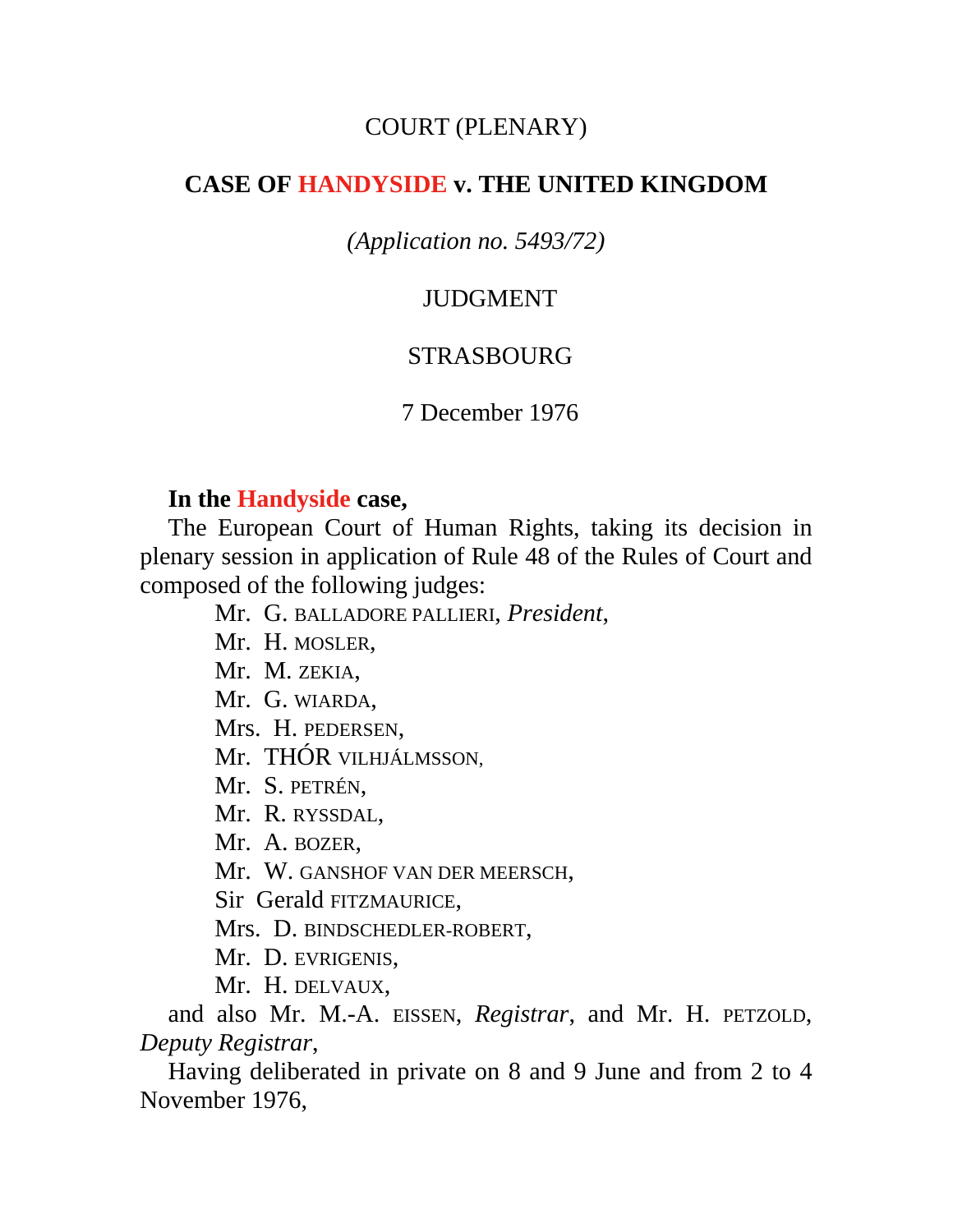Delivers the following judgment, which was adopted on the last-mentioned date:

# PROCEDURE

1. The **Handyside** case was referred to the Court by the European Commission of Human Rights (hereinafter referred to as "the Commission"). The case originated in an application against the United Kingdom of Great Britain and Northern Ireland lodged with the Commission on 13 April 1972 under Article 25 (art. 25) of the Convention for the Protection of Human Rights and Fundamental Freedoms (hereinafter referred to as "the Convention") by a United Kingdom citizen, Mr. Richard **Handyside**.

2. The Commission's request, to which was attached the report provided for under Article 31 (art. 31) of the Convention, was lodged with the registry of the Court on 12 January 1976, within the period of three months laid down by Articles 32 para. 1 and 47 (art. 32-1, art. 47). The request referred to Articles 44 and 48 (art. 44, art. 48) and to the declaration made by the United Kingdom recognising the compulsory jurisdiction of the Court (Article 46) (art. 46). The purpose of the Commission's request is to obtain a decision from the Court as to whether or not the facts of the case disclose a breach by the respondent State of its obligations under Article 10 of the Convention and Article 1 of the Protocol (art. 10, P1-1) of 20 March 1952 (hereinafter referred to as "Protocol No. 1").

3. On 20 January 1976, the President of the Court drew by lot, in the presence of the Registrar, the names of five of the seven judges called upon to sit as members of the Chamber; Sir Gerald Fitzmaurice, the elected judge of British nationality, and Mr. G. Balladore Pallieri, the President of the Court, were ex officio members under Article 43 (art. 43) of the Convention and Rule 21 para. 3 (b) of the Rules of Court respectively. The five judges thus designated were Mr. H. Mosler, Mr. M. Zekia, Mr. G. Wiarda, Mrs. H. Pedersen and Mr. S. Petrén (Article 43 in fine of the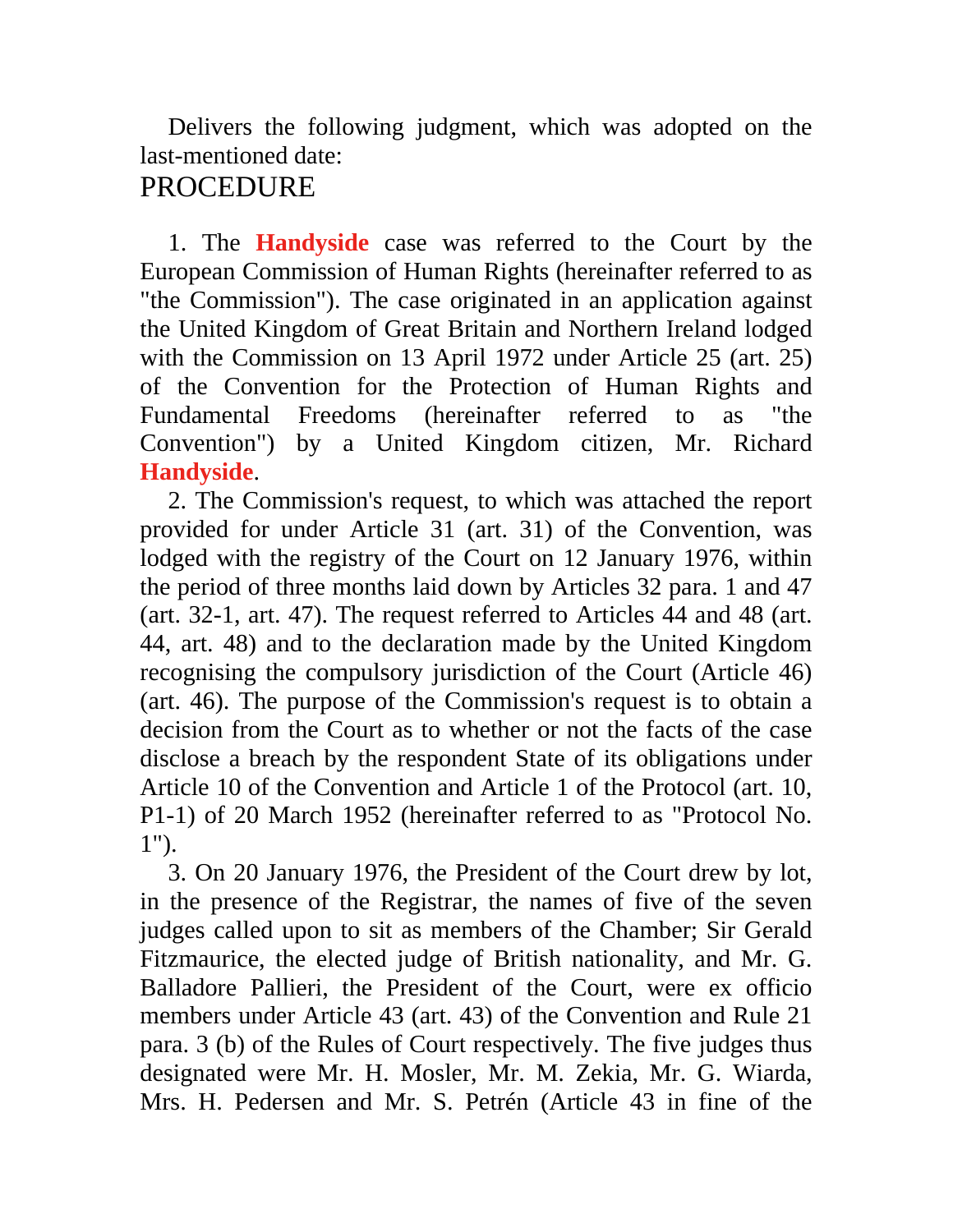Convention and Rule 21 para. 4) (art. 43).

Mr. Balladore Pallieri assumed the office of President of the Chamber in accordance with Rule 21 para. 5.

4. The President of the Chamber ascertained, through the Registrar, the views of the Agent of the Government of the United Kingdom (hereinafter called "the Government") and the delegates of the Commission regarding the procedure to be followed; having regard to their concurring statements, the President decided by an Order of 6 February 1976 that it was not necessary at that stage for memorials to be filed. He also instructed the Registrar to invite the Commission to produce certain documents and these were received at the registry on 11 February.

5. On 29 April 1976, the Chamber decided under Rule 48 to relinquish jurisdiction forthwith in favour of the plenary Court, "considering that the case raise[d] serious questions affecting the interpretation of the Convention ...".

6. On the same day, the Court held a preparatory meeting to consider the oral stage of the procedure. At this meeting it compiled a list of questions which it sent to the Commission and to the Government, requesting them to supply the required information in the course of their addresses.

7. After consulting, through the Registrar, the Agent of the Government and the delegates of the Commission, the President decided by an Order of 3 May 1976 that the oral hearings should open on 5 June.

8. The oral hearings were held in public at the Human Rights Building, Strasbourg, on 5 and 7 June 1976.

There appeared before the Court:

- for the Government:

Mr. P. FIFOOT, Legal Counsellor,

Foreign and Commonwealth Office,

Barrister-at-Law,

*Agent* and *Counsel*, Mr. G. SLYNN, Q.C., Recorder of Hereford, Mr. N. BRATZA, Barrister-at-Law, *Counsel*,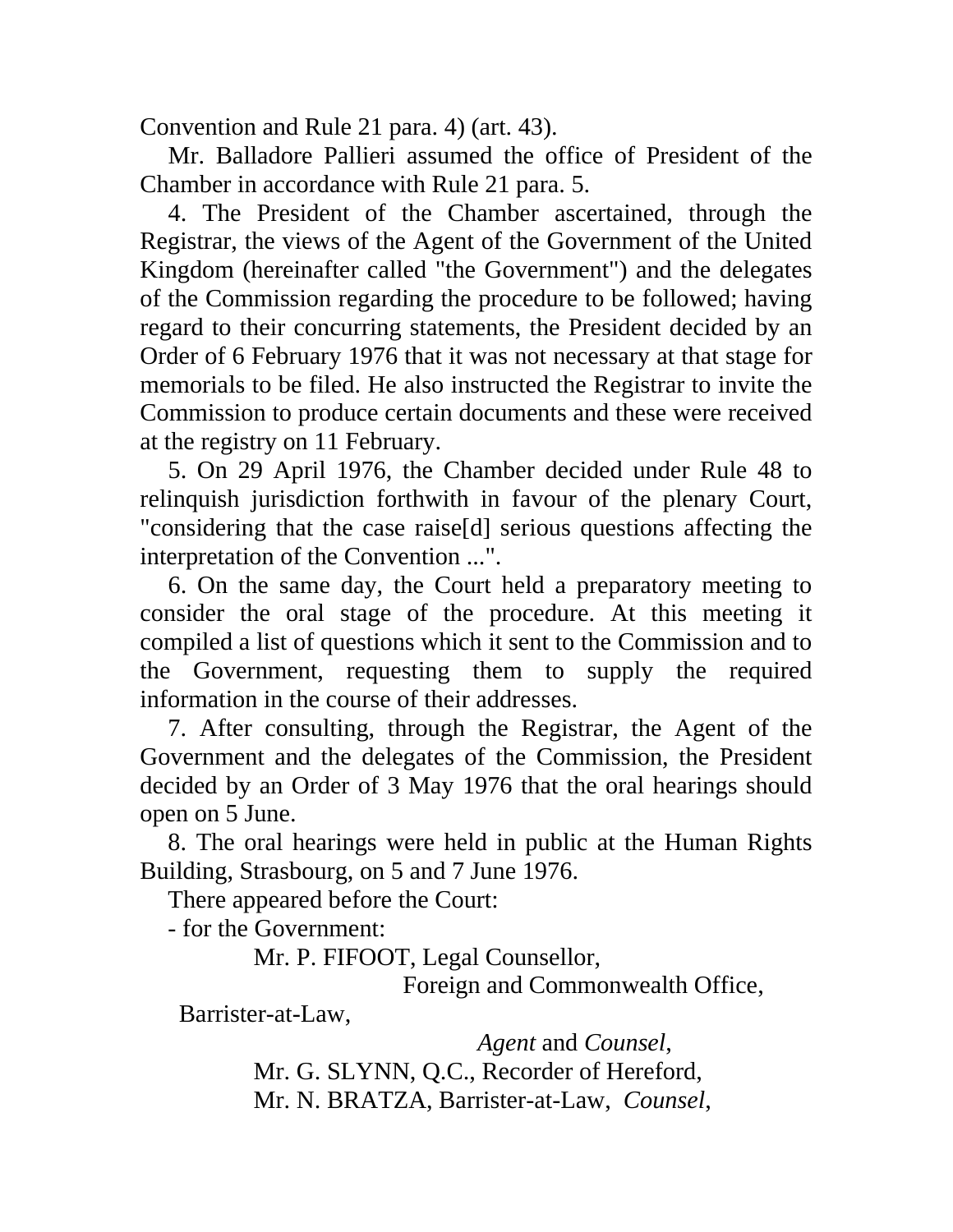Mr. A.H. HAMMOND, Assistant Legal Adviser, Home Office,

Mr. J.C. DAVEY, Principal, Home Office, *Advisers*; - for the Commission:

> Mr. G. SPERDUTI, *Principal Delegate*, Mr. S. TRECHSEL, *Delegate*, Mr. C. THORNBERRY, who had represented the applicant before the Commission,

assisting the

Delegates under Rule 29 para. 1, second

sentence.

The Court heard the addresses and submissions of Mr. Fifoot and Mr. Slynn for the Government and of Mr. Sperduti, Mr. Trechsel and Mr. Thornberry for the Commission, as well as their replies to the questions put by the Court and several judges.

AS TO THE FACTS

**Historical** 

9. The applicant, Mr. Richard **Handyside**, is proprietor of the publishing firm "Stage 1" in London which he opened in 1968. He has published, among other books, The Little Red Schoolbook (hereinafter called "the Schoolbook"), the original edition of which was the subject of the present case and a revised edition of which appeared on 15 November 1971.

10. The applicant's firm had previously published Socialism and Man in Cuba, by Che Guevara, Major Speeches, by Fidel Castro, and Revolution in Guinea, by Amilcar Cabral. Since 1971 four further titles have appeared, namely Revolution in the Congo, by Eldridge Cleaver, a book of writings from the Women's Liberation Movement called Body Politic, China's Socialist Revolution, by John and Elsie Collier, and The Fine Tubes Strike, by Tony Beck.

11. The British rights of the Schoolbook, written by Søren Hansen and Jesper Jensen, two Danish authors, had been purchased by the applicant in September 1970. The book had first been published in Denmark in 1969 and subsequently, after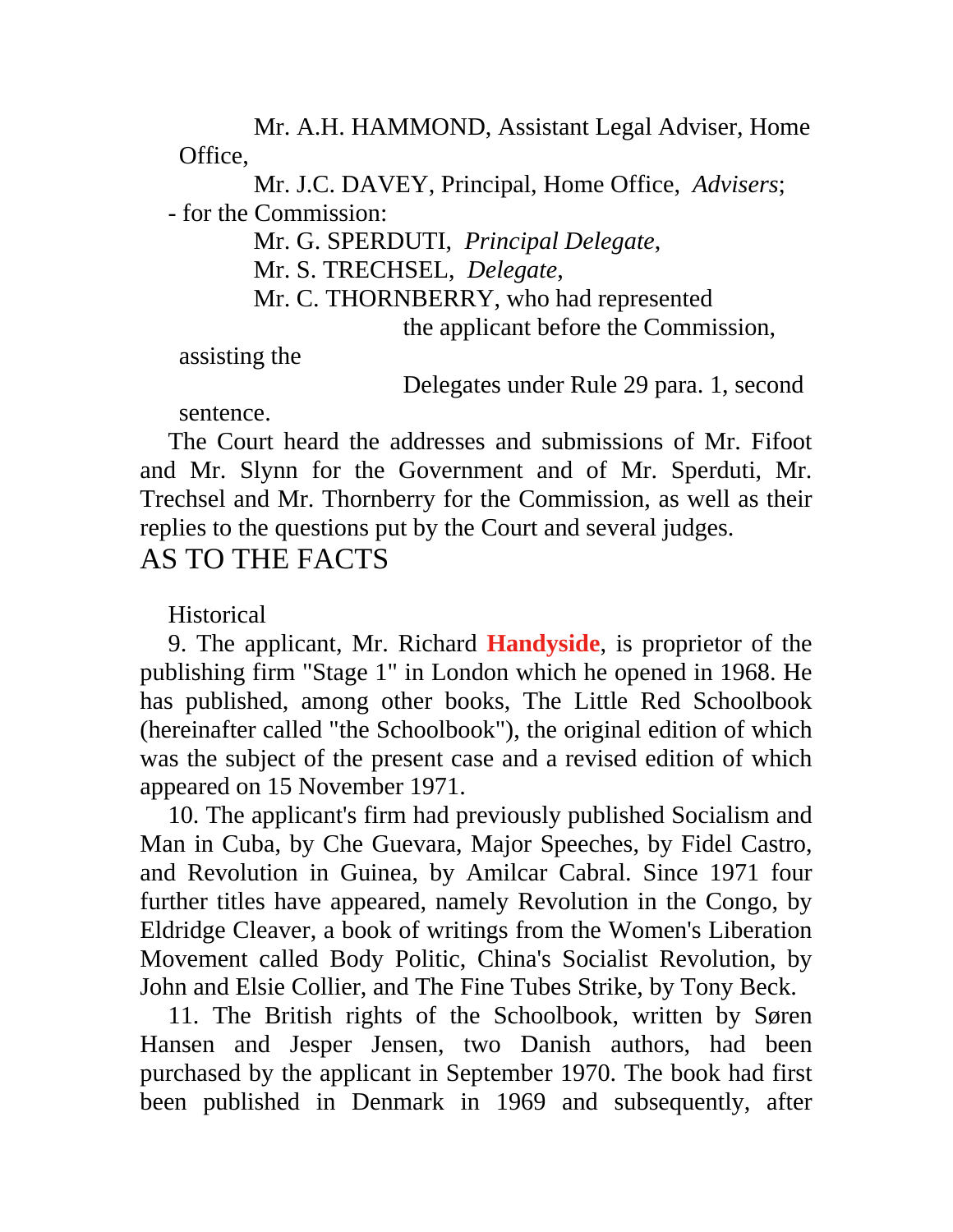translation and with certain adaptations, in Belgium, Finland, France, the Federal Republic of Germany, Greece, Iceland, Italy, the Netherlands, Norway, Sweden and Switzerland as well as several non-European countries. Furthermore it circulated freely in Austria and Luxembourg.

12. After having arranged for the translation of the book into English the applicant prepared an edition for the United Kingdom with the help of a group of children and teachers. He had previously consulted a variety of people about the value of the book and intended publication in the United Kingdom on 1 April 1971. As soon as printing was completed he sent out several hundred review copies of the book, together with a press release, to a selection of publications from national and local newspapers to educational and medical journals. He also placed advertisements for the book in various publications including The Bookseller, The Times Educational and Literary Supplements and Teachers World.

13. On 22 March 1971, the Daily Mirror published an account of the book's contents, and other accounts appeared in The Sunday Times and the Sunday Telegraph on 28 March. Further reports were carried by the Daily Telegraph on 29 and 30 March; they also indicated that representations would be made to the Director of Public Prosecutions demanding that action should be taken against the publication of the book. The Schoolbook was also the subject of further extensive press comment, some favourable and some not, immediately after and around the time of the seizure referred to below.

14. After receipt of a number of complaints, on 30 March 1971 the Director of Public Prosecutions asked the Metropolitan Police to undertake enquiries. As a result of these, on 31 March 1971, a successful application was made for a warrant under section 3 of the Obscene Publications Acts 1959/1964 to search the premises occupied by Stage 1 in London. The warrant was issued in the applicant's absence but in accordance with the procedure laid down by English law and a copy of the Schoolbook was before the judicial authority which issued the warrant. It was executed on the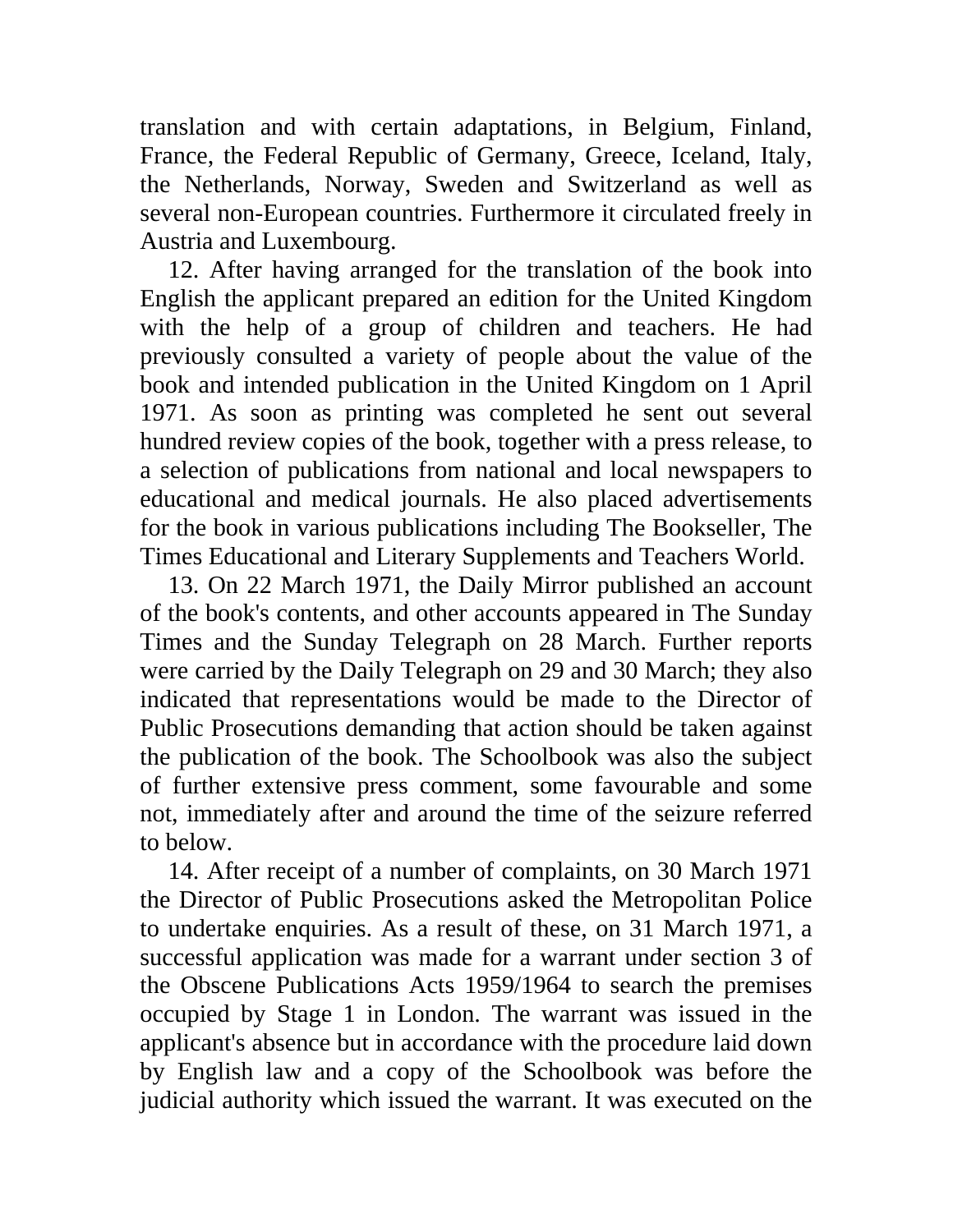same day and 1,069 copies of the book were provisionally seized together with leaflets, posters, showcards and correspondence relating to its publication and sale.

15. Acting on the advice of his lawyers the applicant continued distributing copies of the book in the subsequent days. After the Director of Public Prosecutions had received information that further copies had been taken to Stage 1's premises after the search, further successful applications were made on 1 April 1971 (in conditions similar to those described above) to search again those premises and also the premises of the printers of the book. Later that day altogether 139 copies of the book were seized at Stage 1's premises and, at the printer's, 20 spoiled copies of the book, together with correspondence relating to it and the matrix with which the book was printed. About 18,800 copies of a total print of 20,000 copies were missed and subsequently sold, for example, to schools which had placed orders.

16. On 8 April 1971, a Magistrates' Court issued, under section 2 (1) of the Obscene Publications Act 1959, as amended by section 1 (1) of the Obscene Publications Act 1964, two summonses against the applicant for the following offences:

(a) on 31 March 1971 having in his possession 1,069 obscene books entitled "The Little Red Schoolbook" for publication for gain;

(b) on 1 April 1971, having in his possession 139 obscene books entitled "The Little Red Schoolbook" for publication for gain.

The summonses were served on the applicant on the same day. He thereupon ceased distribution of the book and advised bookshops accordingly but, by that time, some 17,000 copies were already in circulation.

17. The summonses were answerable on 28 May 1971 at Clerkenwell Magistrates' Court but, on the application of the Director of Public Prosecutions, the case was adjourned until 29 June. On that day the applicant appeared at Lambeth Magistrates' Court to which the case had been transferred, having consented to the case being heard and determined in summary proceedings by a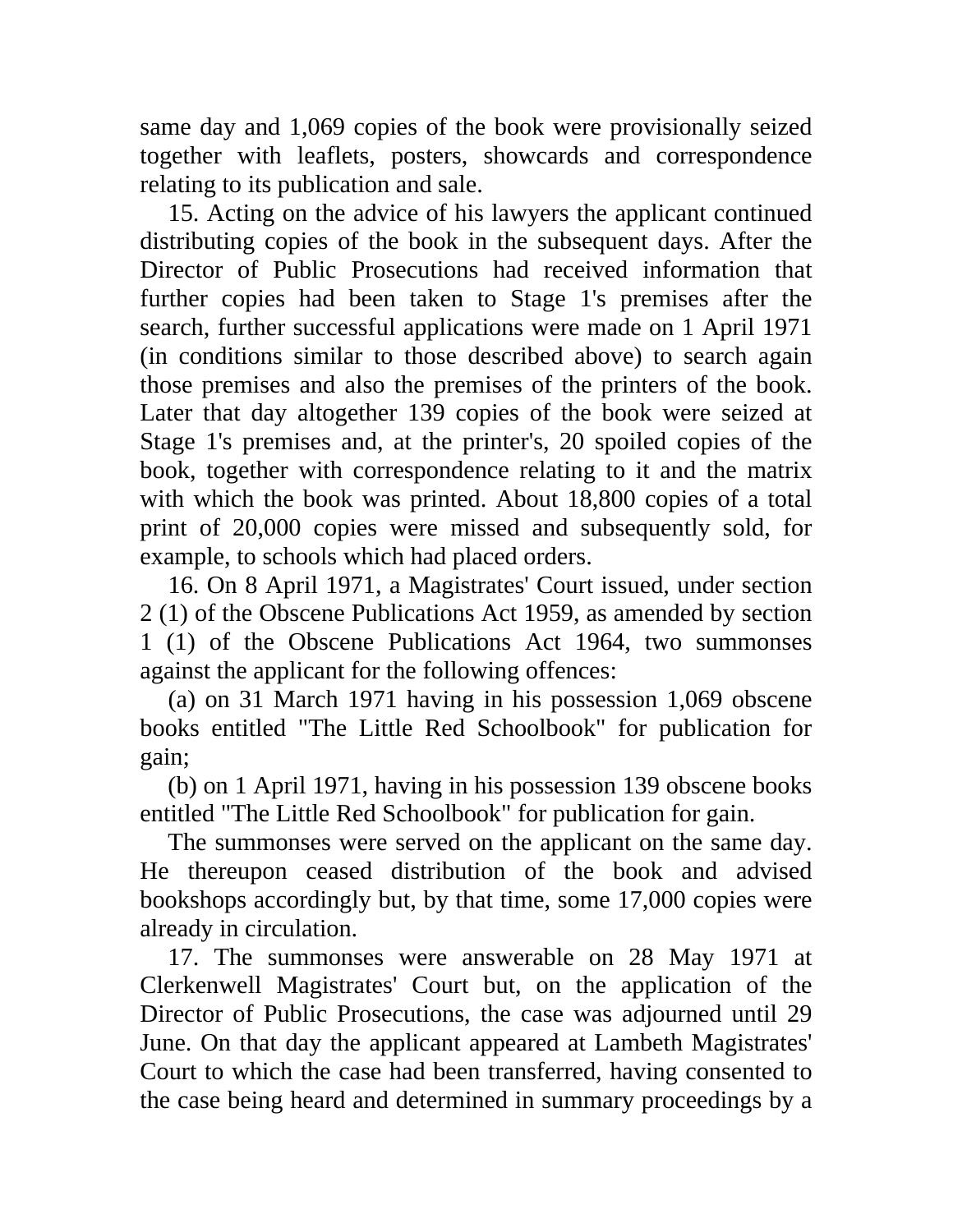magistrate rather than by a judge and a jury on indictment. He claims that this choice was dictated by his financial plight and the need to avoid the delays inherent in the indictment procedure although this is questioned by the Government. Having been granted legal aid, he was represented by counsel. On 1 July 1971, after witnesses had been called for both prosecution and defence, the applicant was found guilty of both offences and fined £25 on each summons and ordered to pay £110 costs. At the same time the court made a forfeiture order for the destruction of the books by the police.

18. On 10 July 1971 notices of appeal against both convictions were received by the Metropolitan Police from the applicant's solicitors. The grounds stated were "that the magistrate's decision was wrong and against the weight of the evidence". The appeal was heard before the Inner London Quarter Sessions on 20, 21, 22, 25 and 26 October 1971. At this hearing witnesses gave evidence on behalf of the prosecution and on behalf of the applicant. Judgment was delivered on 29 October 1971: the decision at first instance was upheld and the applicant was ordered to pay another £854 costs. The material seized as described above was then destroyed.

The applicant did not exercise his right of making a further appeal to the Court of Appeal since he did not dispute that the judgment of 29 October 1971 had correctly applied English law.

19. Whilst the Schoolbook was not the subject of proceedings in Northern Ireland, the Channel Islands or the Isle of Man, the same was not true of Scotland.

Indeed a Glasgow bookseller was charged under a local Act. However he was acquitted on 9 February 1972 by a stipendiary magistrate who considered that the book was not indecent or obscene within the meaning of that Act. It does not appear from the file whether the case concerned the original or the revised edition.

Further, a complaint was brought under Scottish law against Stage 1 in respect of the revised edition. It was dismissed on 8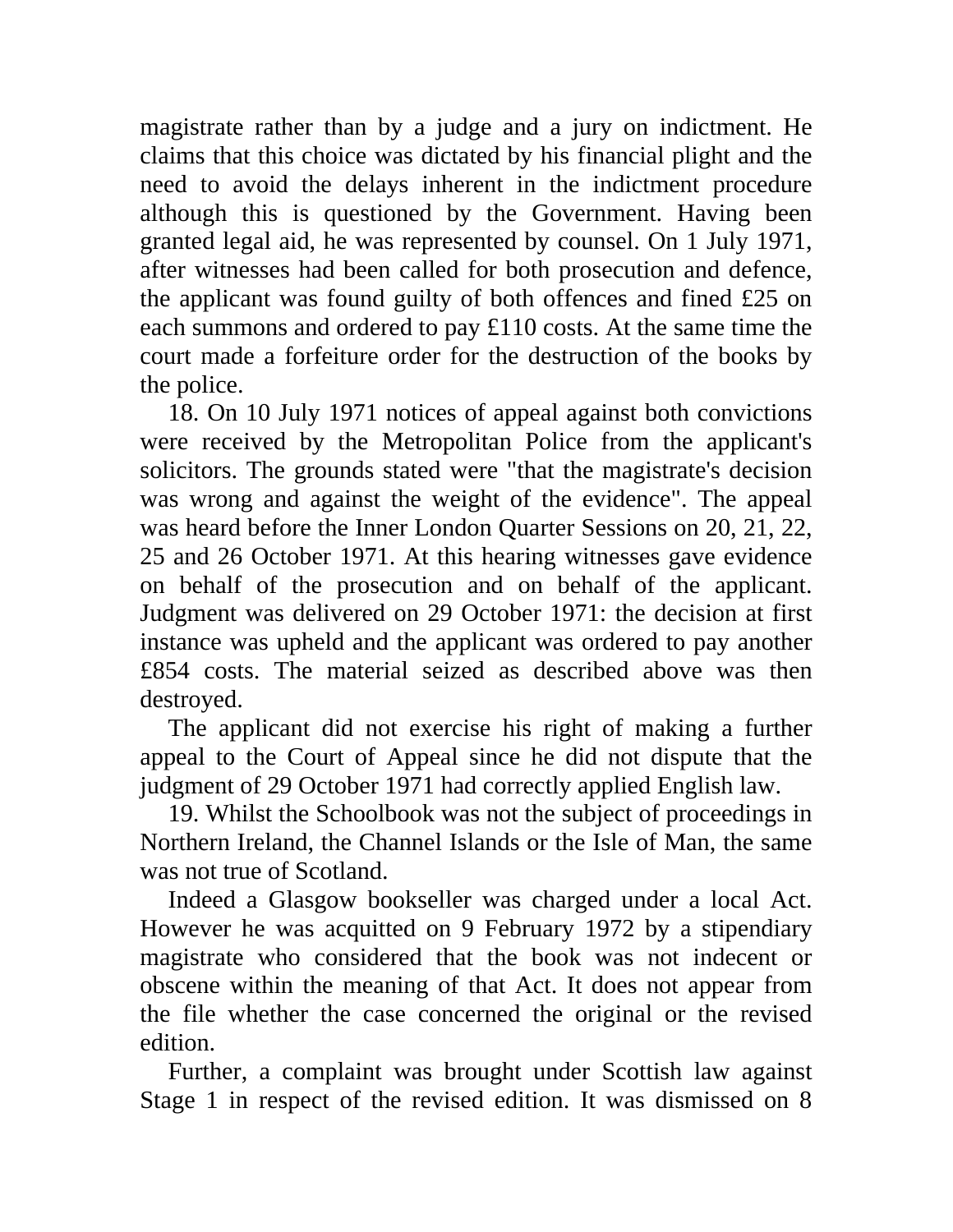December 1972 by an Edinburgh court solely on the ground that the accused could not have the necessary mens rea. In January 1973 the Procurator Fiscal announced that he would not appeal against this decision; he also did not avail himself of his right to initiate criminal proceedings against Mr. **Handyside** personally. The Schoolbook

20. The original English language edition of the book, priced at thirty pence a copy, had altogether 208 pages. It contained an introduction headed "All grown-ups are paper tigers", an "Introduction to the British edition", and chapters on the following subjects: Education, Learning, Teachers, Pupils and The System. The chapter on Pupils contained a twenty-six page section concerning "Sex" which included the following sub-sections: Masturbation, Orgasm, Intercourse and petting, Contraceptives, Wet dreams, Menstruation, Child-molesters or "dirty old men", Pornography, Impotence, Homosexuality, Normal and abnormal, Find out more, Venereal diseases, Abortion, Legal and illegal abortion, Remember, Methods of abortion, Addresses for help and advice on sexual matters. The Introduction stated: "This book is meant to be a reference book. The idea is not to read it straight through, but to use the list of contents to find and read about the things you're interested in or want to know more about. Even if you're at a particularly progressive school you should find a lot of ideas in the book for improving things."

21. The applicant had planned the distribution of the book through the ordinary book-selling channels although it was said at the appeal hearing to have been accepted that the work was intended for, and intended to be made available to, school-children of the age of twelve and upwards.

22. Pending the appeal hearing, the applicant consulted his legal advisers concerning a revision of the Schoolbook to avoid further prosecutions; apparently he tried to consult the Director of Public Prosecutions as well, but in vain. It was decided to eliminate or rewrite the offending lines which had been attacked before the Magistrates' Court by the prosecution but to do so necessitated, in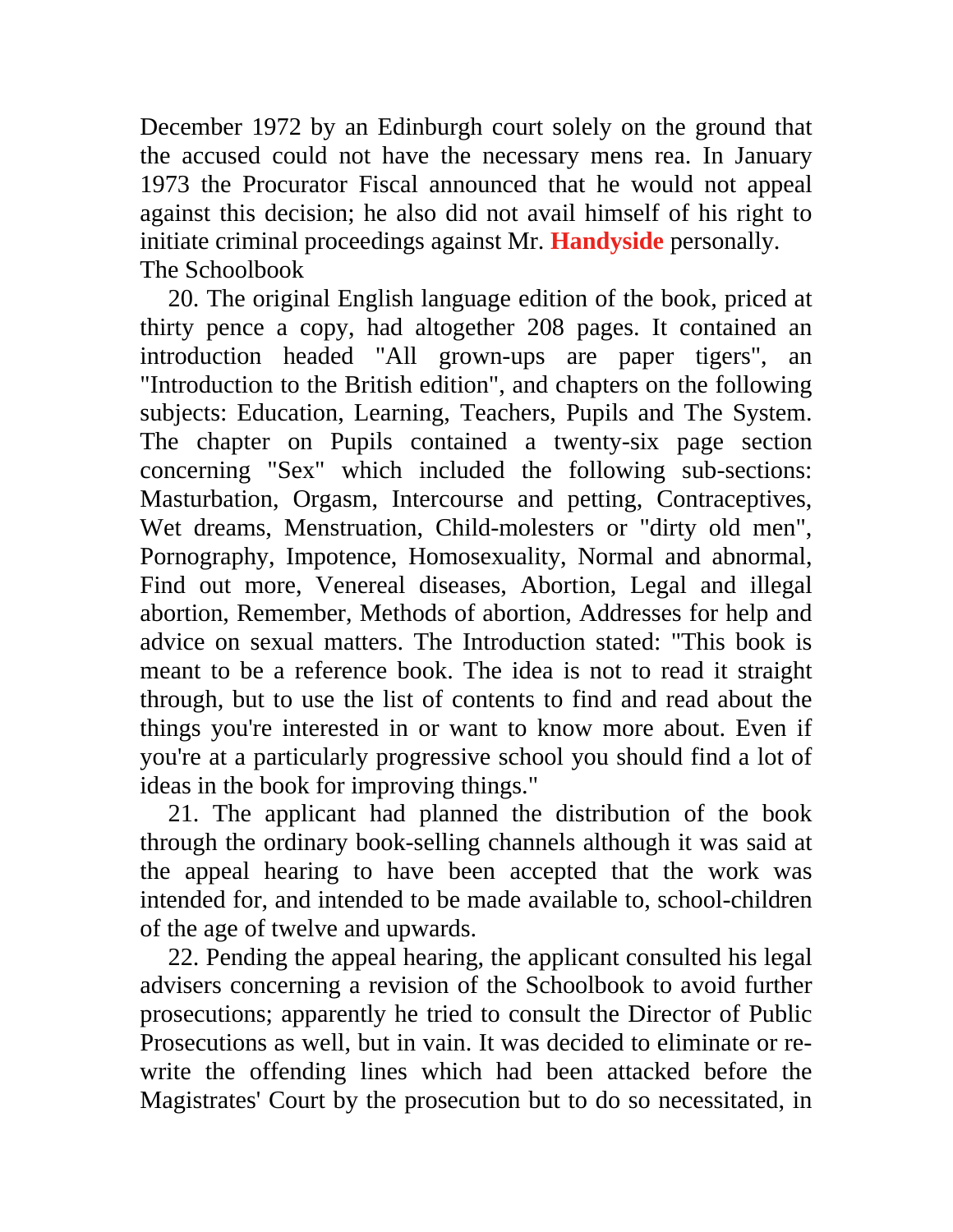some cases, re-writing substantially more than these criticised sentences. There were other alterations made to the text by way of general improvement, for example in response to comments and suggestions from readers and the updating of changed data (addresses, etc.).

23. The revised edition was published on 15 November 1971. After consulting the Attorney General, the Director of Public Prosecutions announced on 6 December 1971 that the new edition would not be the subject of a prosecution. This publication took place after the Quarter Sessions judgment but the revision of the Schoolbook had been completed, and the printing of the new version was in train, well before.

Domestic law

24. The action against the Schoolbook was based on the Obscene Publications Act 1959, as amended by the Obscene Publications Act 1964 (hereinafter called "the 1959/1964 Acts").

25. The relevant extracts from the 1959/1964 Acts, read together, are as follows:

#### **Section 1**

"(1) For the purposes of this act an article shall be deemed to be obscene if its effect or (where the article comprises two or more distinct items) the effect of any one of its items is, if taken as a whole, such as to tend to deprave and corrupt persons who are likely, having regard to all relevant circumstances, to read, see or hear the matter contained or embodied in it.

(2) In this Act 'article' means any description of article containing

or embodying matter to be read or looked at or both, any sound record,

and any film or other record of a picture or pictures.

..."

#### **Section 2**

"(1) Subject as hereinafter provided, any person who, whether for gain or not, publishes an obscene article or who has an obscene article for publication for gain (whether gain to himself or gain to another) shall be liable -

(a) on summary conviction to a fine not exceeding one hundred pounds or to imprisonment for a term not exceeding six months;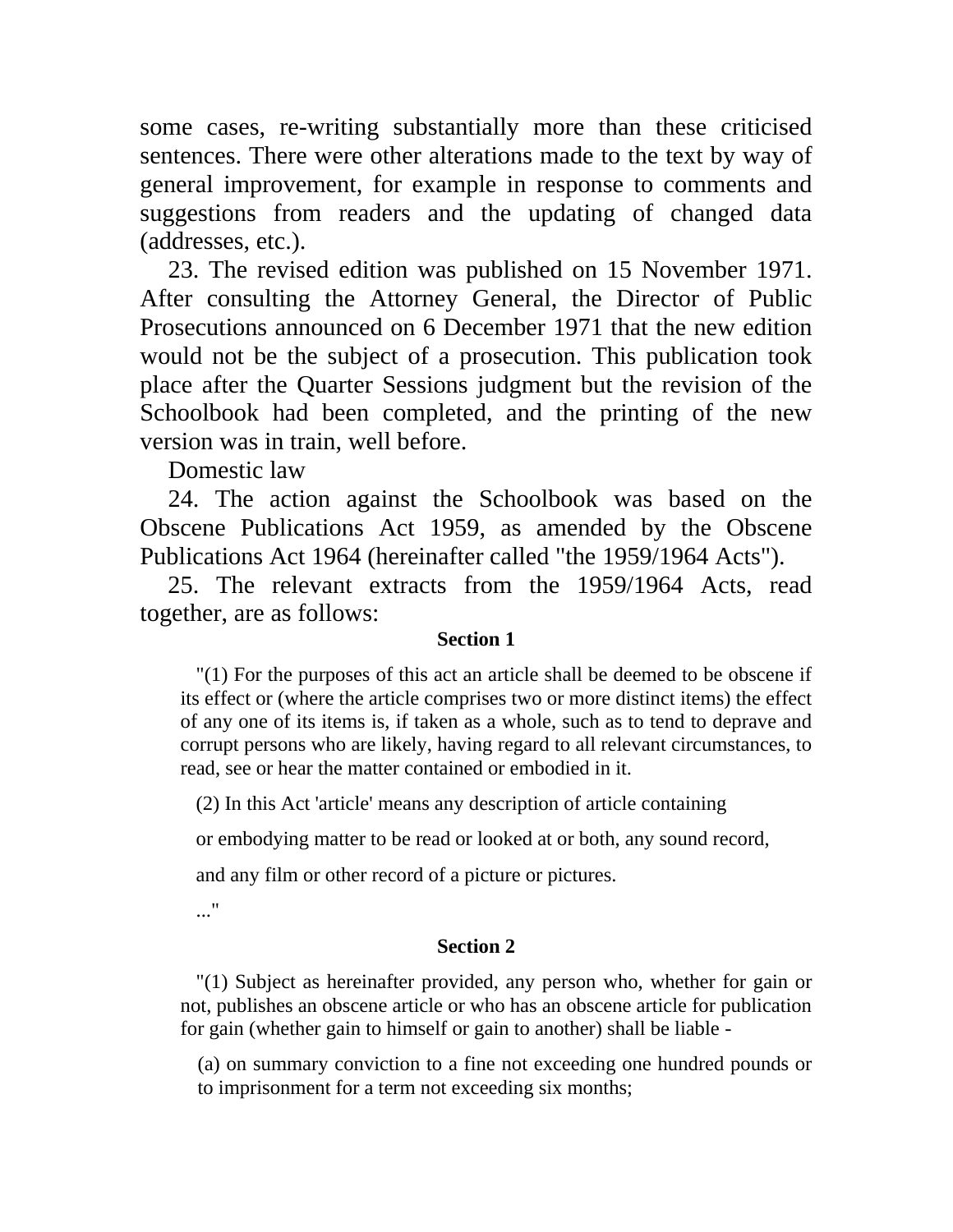(b) on conviction on indictment to a fine or to imprisonment for a term not exceeding three years or both.

... A person shall be deemed to have an article for publication for gain if with a view to such publication he has the article in his ownership, possession or control.

...

(4) A person publishing an article shall not be proceeded against for an offence at common law consisting of the publication of any matter contained or embodied in the article where it is of the essence of the offence that the matter is obscene.

..."

...

#### **Section 3**

"(1) If a justice of the peace is satisfied by information on oath that there is reasonable ground for suspecting that, in any premises ... specified in the information, obscene articles are, or are from time to time, kept for publication for gain, the justice may issue a warrant ... empowering any constable to enter (if need be by force) and search the premises ... within fourteen days from the date of the warrant, and to seize and remove any articles found therein ... which the constable has reason to believe to be obscene articles and to be kept for publication for gain.

(2) A warrant under the foregoing subsection shall, if any obscene articles are seized under the warrant, also empower the seizure and removal of any documents found in the premises ... which relate to a trade or business carried on at the premises ...

(3) Any articles seized ... shall be brought before a justice of the peace ... who ... may thereupon issue a summons to the occupier of the premises ... to appear ... before a magistrates' court ... to show cause why the articles or any of them should not be forfeited; and if the court is satisfied, as respects any of the articles, that at the time when they were seized they were obscene articles kept for publication for gain, the court shall order those articles to be forfeited.

(4) In addition to the person summoned, any other person being the owner, author or maker of any of the articles brought before the court, or any other person through whose hands they had passed before being seized, shall be entitled to appear before the court ... to show cause why they should not be forfeited.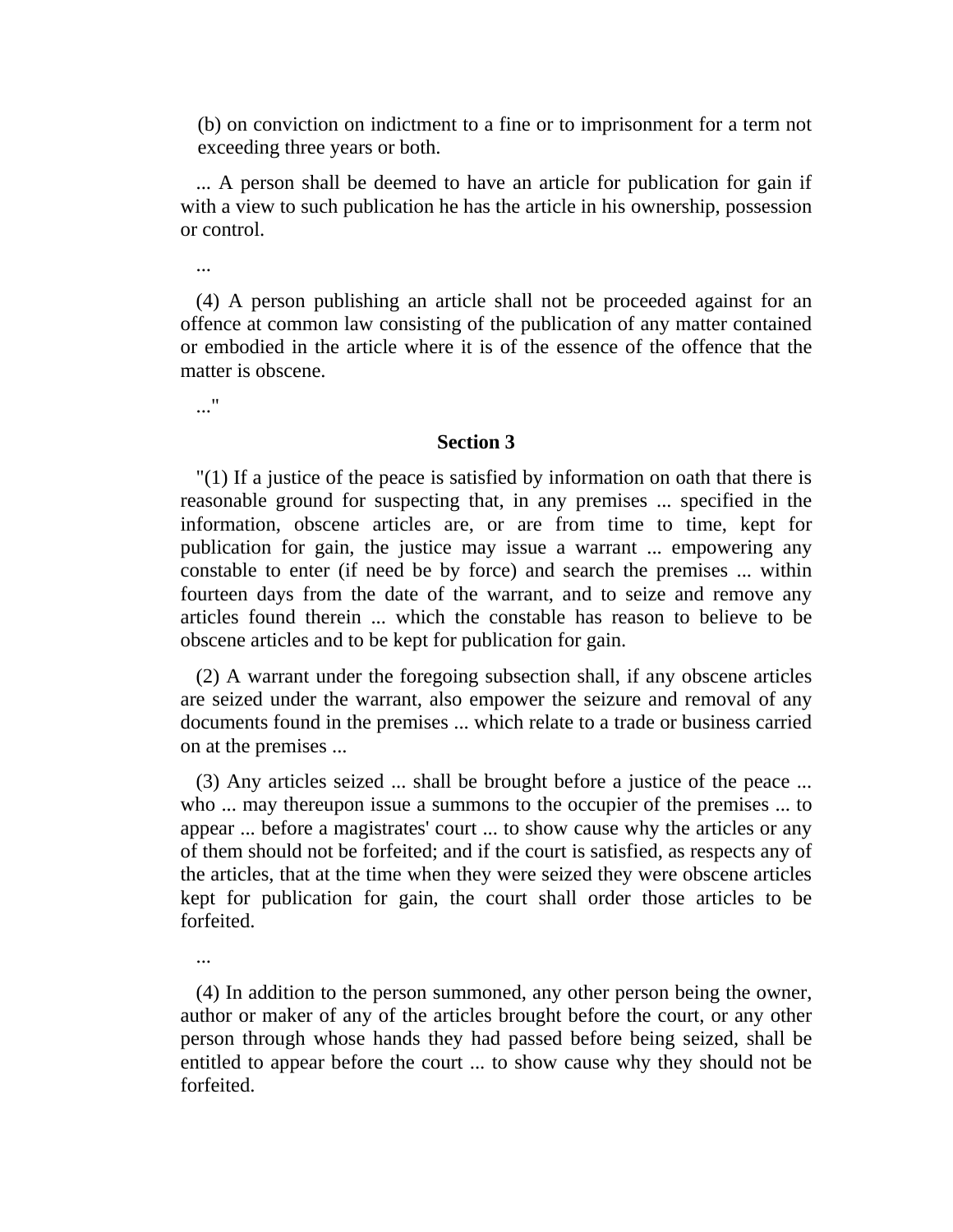(5) Where an order is made under this section for the forfeiture of any articles, any person who appeared, or was entitled to appear, to show cause against the making of the order may appeal to quarter sessions; and no such order shall take effect until the expiration of fourteen days after the day on which the order is made, or, if before the expiration thereof notice of appeal is duly given or application is made for the statement of a case for the opinion of the High Court, until the final determination or abandonment of the proceedings on the appeal or case.

...

(7) For the purposes of this section the question whether an article is obscene shall be determined on the assumption that copies of it would be published in any manner likely having regard to the circumstances in which it was found, but in no other manner.

...

... Where articles are seized under section 3 ... and a person is convicted under section 2 ... of having them for publication for gain, the court on his conviction shall order the forfeiture of those articles.

Provided that an order made by virtue of this subsection (including an order so made on appeal) shall not take effect until the expiration of the ordinary time within which an appeal in the matter of the proceedings in which the order was made may be instituted or, where such an appeal is duly instituted, until the appeal is finally decided or abandoned;

..."

#### **Section 4**

"(1) A person shall not be convicted of an offence against section 2 of this Act and an order for forfeiture shall not be made under the foregoing section if it is proved that publication of the article in question is justified as being for the public good on the ground that it is in the interests of science, literature, art of learning, or of other objects of general concern.

(2) It is hereby declared that the opinion of experts as to the literary, artistic, scientific or other merits of an article may be admitted in any proceedings under this Act either to establish or to negative the said ground."

#### **Section 5**

"...

(3) This Act shall not extend to Scotland or to Northern Ireland."

26. At the time of the events under review, the authorities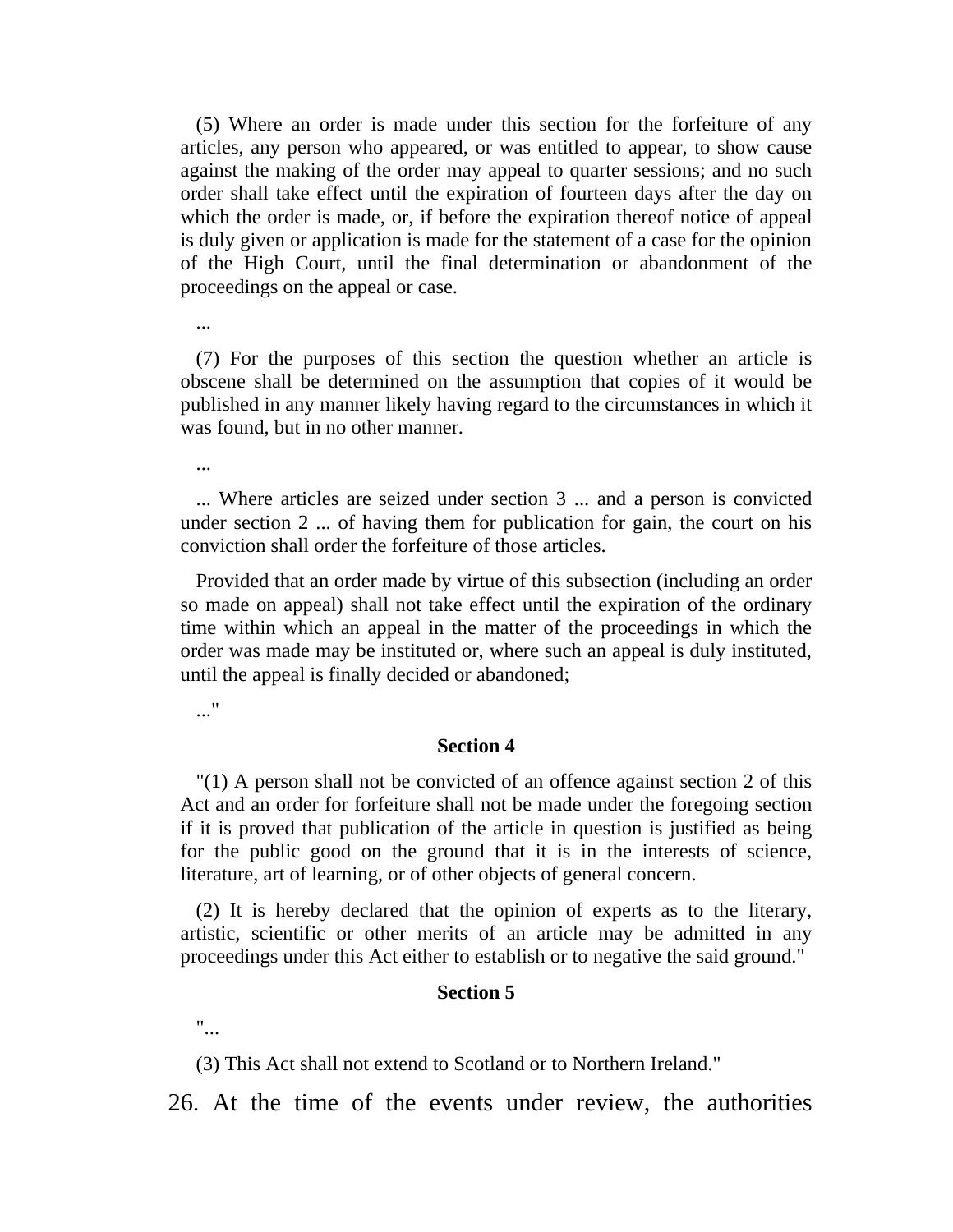frequently adopted a non-contentious procedure ("disclaimer/caution procedure") rather than instituting, as in this case, criminal proceedings. However it could only be used when the individual admitted that the article was obscene and consented to its destruction. The procedure constituted no more than a matter of practice and was abandoned in 1973 following criticisms expressed in a judicial decision.

The judgment of the Inner London Quarter Sessions

27. At the appeal hearing two principal issues were examined by the court, namely, first, whether or not the Crown had proved beyond reasonable doubt that the Schoolbook was an obscene article within the meaning of the 1959/1964 Acts; and secondly, if so, whether or not the applicant had established the defence under section 4 of the 1959/1964 Acts to the effect that he had shown, on a balance of probabilities, that publication of the book was justified as being for the public good.

28. The court first dealt with the issue of obscenity. Following a decision in another case the court noted that it had to be satisfied that the persons who it was alleged were likely to read the article would constitute a significant proportion. It also accepted the meaning of the words "deprave and corrupt" as it had been explained in that other case and about which there had been no dispute between the parties.

29. Following further previous case-law, the court had decided that expert evidence should be admitted on the question of whether the Schoolbook was obscene. Such evidence, though not normally admissible for this purpose but only in connection with the defence under section 4 of the 1959/1964 Acts, could be heard in the present case which was concerned with the effect of the article upon children.

The court had therefore heard seven witnesses on behalf of the prosecution and nine on behalf of the applicant, being experts in various fields, in particular those of psychiatry and teaching; the views they had expressed were very different. After they had been heard, the applicant had argued that, when one had the sincere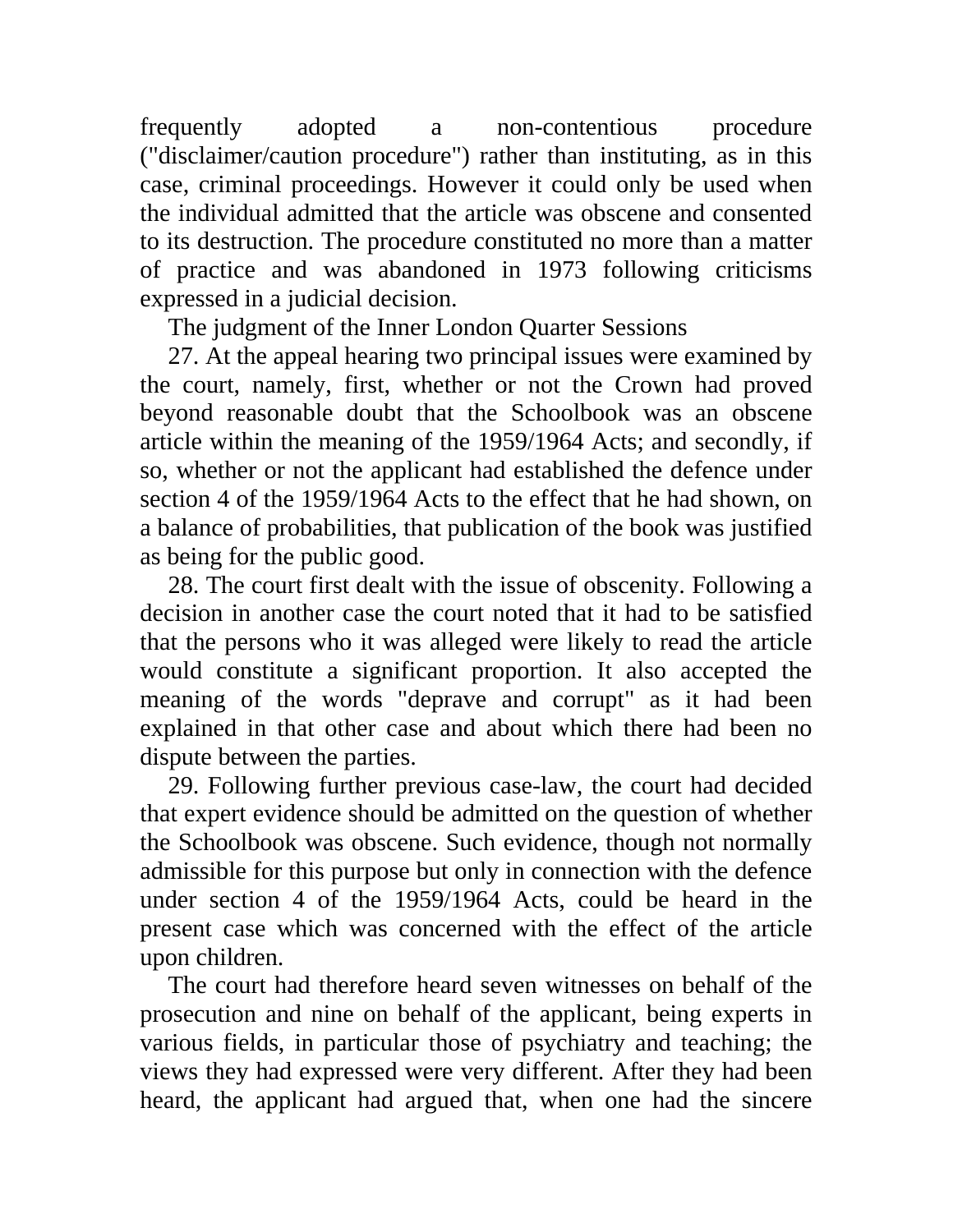opinion of many highly-qualified experts against the prosecution's case, it was impossible to say that the tendency to deprave and corrupt had been established with certainty. The court was unable to accept this submission: in its judgment of 29 October 1971 it pointed out that there was an almost infinite variation in the relevant background of the children who would be in one way or another affected by the book, so that it was difficult to speak of "true facts" in this case. The views of the applicant's witnesses had been those approaching the extreme of one wing of the more broadly varied outlook on the education and upbringing of children, whereas the evidence given on behalf of the prosecution tended to cover the views of those who, although clearly tending in the opposite direction, were less radical. Particularly, when looking at the evidence on behalf of the applicant, the court had been driven to the conclusion that most of the witnesses were so uncritical of the book looked at as a whole, and so unrestrained in their praise of it, as to make them at times less convincing than otherwise they might have been. In summary the court considered that a good deal of the witnesses had been so single-minded in an extreme point of view as to forfeit in a large measure the power to judge with that degree of responsibility which makes the evidence of any great value on a matter of this sort.

30. Concerning the Schoolbook itself, the court first stressed that it was intended for children passing through a highly critical stage of their development. At such a time a very high degree of responsibility ought to be exercised by the courts. In the present case, they had before them, as something said to be a perfectly responsible adult opinion, a work of an extreme kind, unrelieved by any indication that there were any alternative views; this was something which detracted from the opportunity for children to form a balanced view on some of the very strong advice given therein.

31. The court then briefly examined the background. For example, looking at the book as a whole, marriage was very largely ignored. Mixing a very one-sided opinion with fact and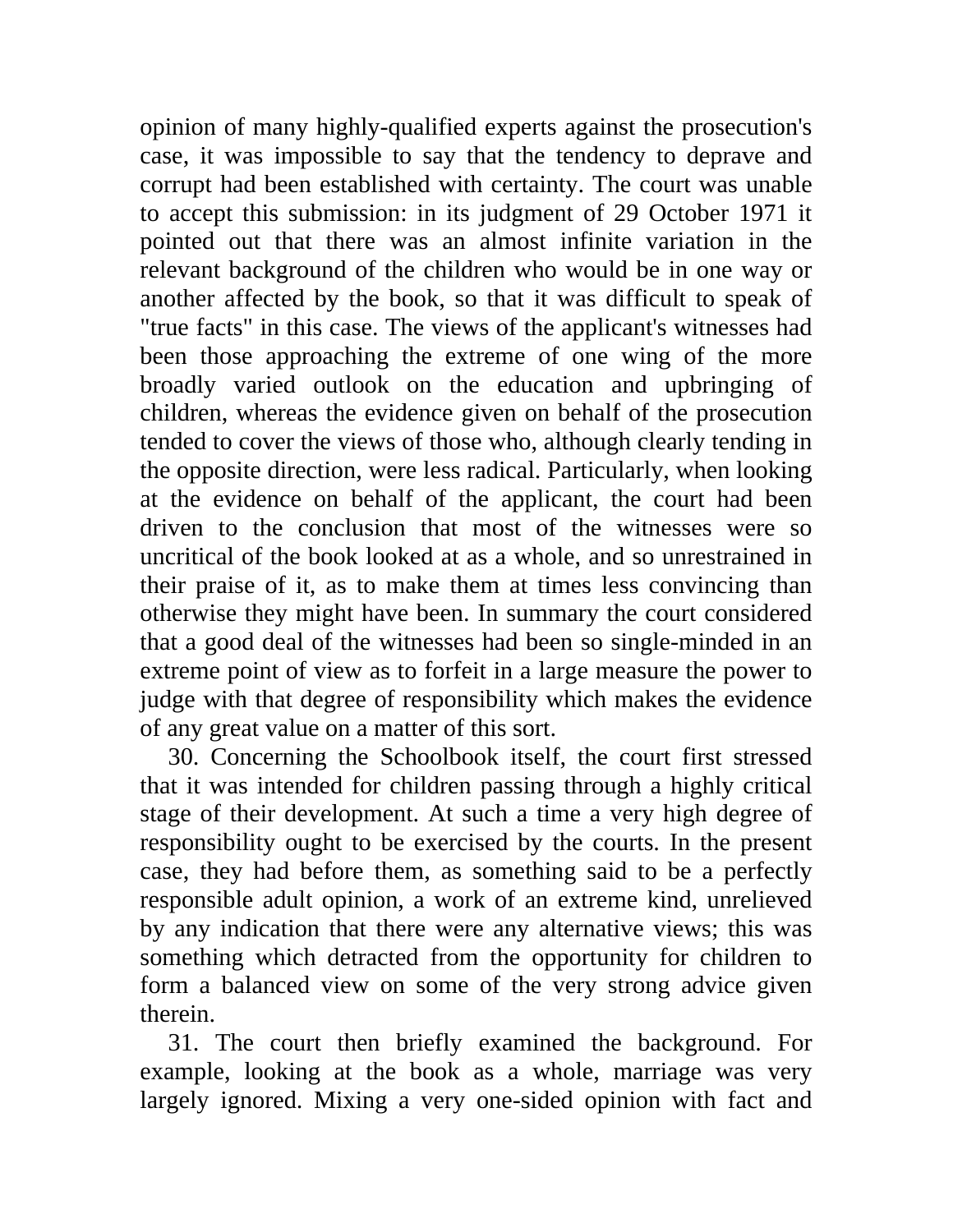purporting to be a book of reference, it would tend to undermine, for a very considerable proportion of children, many of the influences, such as those of parents, the Churches and youth organisations, which might otherwise provide the restraint and sense of responsibility for oneself which found inadequate expression in the book.

The court reached the conclusion that, on the whole, and quite clearly through the mind of the child, the Schoolbook was inimical to good teacher/child relationships; in particular, there were numerous passages that it found to be subversive, not only to the authority but to the influence of the trust between children and teachers.

32. Passing to the tendency to deprave and corrupt, the court considered the atmosphere of the book looked at as a whole, noting that the sense of some responsibility for the community as well as to oneself, if not wholly absent, was completely subordinated to the development of the expression of itself by the child. As indications of what it considered to result in a tendency to deprave and corrupt, the court quoted or referred to the following:

## **A. Passage headed "Be yourself" (p. 77):**

"Maybe you smoke pot or go to bed with your boyfriend or girlfriend - and don't tell your parents or teachers, either because you don't dare to or just because you want to keep it secret.

Don't feel ashamed or guilty about doing things you really want to do and think are right just because your parents or teachers might disapprove. A lot of these things will be more important to you later in life than the things that are 'approved of'."

The objectionable point was that there was no reference there to the illegality of smoking pot which was only to be found many pages further on in an entirely different part of the book. Similarly there was no specific mention at all in the book of the illegality of sexual intercourse by a boy who has attained the age of fourteen and a girl who has not yet attained sixteen. It had to be remembered that the Schoolbook was indicated as a work of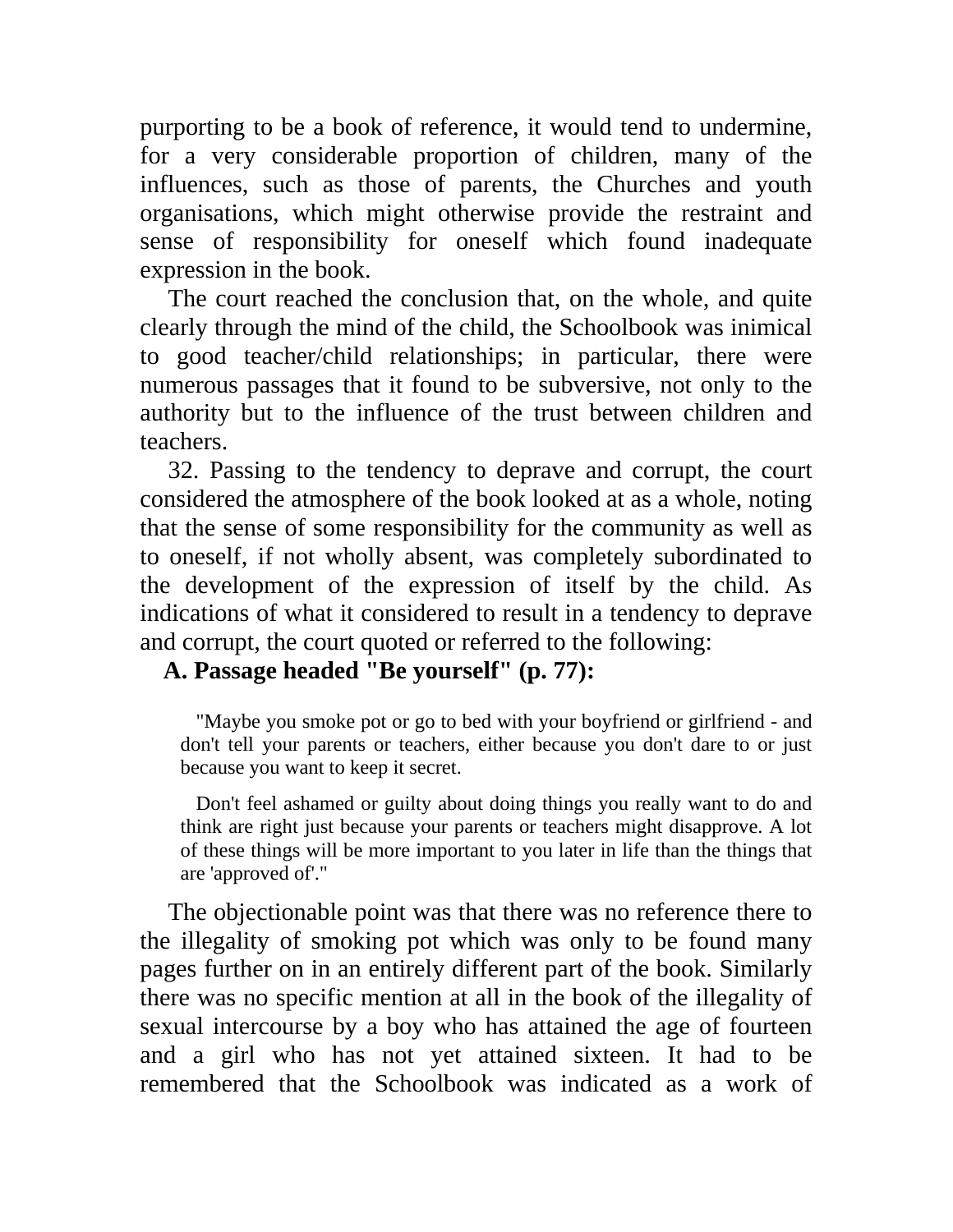reference and that one looked up the part which one wanted rather than read it as a whole book.

**B. The passage (pp. 97-98) headed "Intercourse and petting" under the main heading "Sex": to lay this before children as young as many of those who the court considered would read the book, without any injunction about restraint or unwisdom, was to produce a tendency to deprave and corrupt.**

## **C. The passage - (pp. 103 to 105) - under the heading of "Pornography" and particularly the following:**

"Porn is a harmless pleasure if it isn't taken seriously and believed to be real life. Anybody who mistakes it for reality will be greatly disappointed.

But it's quite possible that you may get some good ideas from it and you may find something which looks interesting and that you haven't tried before."

Unfortunately, the sane and sensible first paragraph quoted above was immediately followed by a passage suggesting to children that in pornography they might find some good ideas which they might adopt. This was to raise the real likelihood that a substantial number of children would feel it incumbent upon them to look for and practise such things. Moreover, just on the previous page there was the following passage: "But there are other kinds for example pictures of intercourse with animals or pictures of people hurting each other in various ways. Pornographic stories describe the same sort of thing." The court considered that, although it was improbable that young people would be likely to commit sexual offences with animals as a result of this, the possibility that they should practise some other forms of cruelty to one another, for sexual satisfaction, was a real likelihood in the case of a significant number of children if this got into the hands of children at a disturbed, unsettled and sexually excited stage of their lives. Such acts might very well be criminal offences just like smoking pot and sexual intercourse between a boy of at least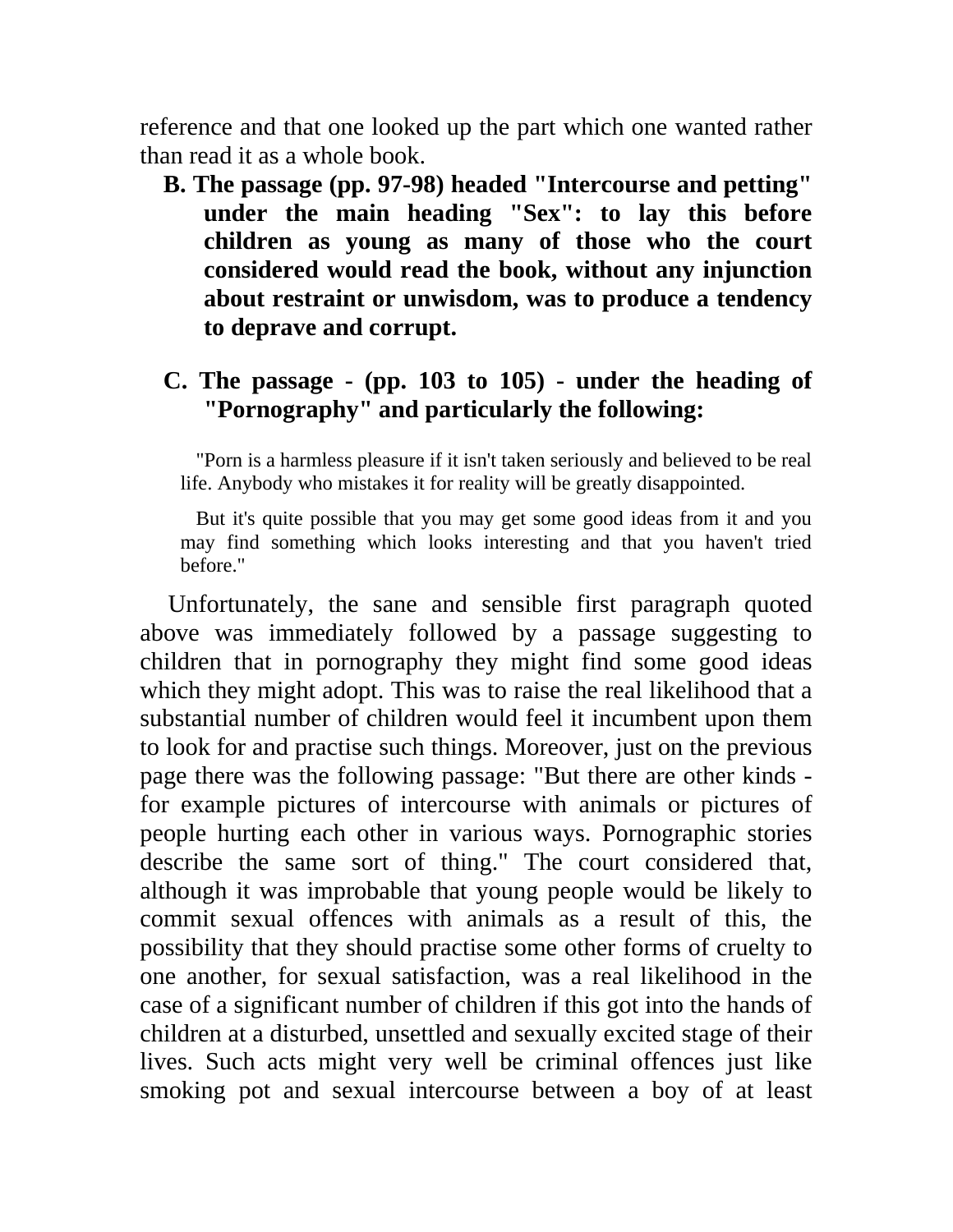fourteen and a girl not yet sixteen. The expression "to deprave and corrupt" must include the admission of or the encouragement to commit criminal offences of that kind.

33. The court concluded "in the light of the whole of the book that this book or this article on sex or this section or chapter on pupils, whichever one chooses as an article, looked at as a whole does tend to deprave and corrupt a significant number, significant proportion, of the children likely to read it". Such children would, it was satisfied, include a very substantial number aged under sixteen.

34. The court finally dealt with the issue of the defence under section 4 of the 1959/1964 Acts. It stated that no doubt there were many features about the book which, taken by themselves, were good. The unfortunate thing was that so frequently the good was intermixed with things that were bad and detracted from it.

For example, much of the information about contraceptives (pp. 98-102) was very relevant and desirable which should be laid before very many children who might not otherwise readily have access to it. But it was damaged by the suggestion, backed by the recommendation to take direct action if the school authorities would not give way that every school should have at least one contraceptive vending machine (p. 101).

Similarly, the treatment of the subject of homosexuality (pp. 105-107) was a factual, very compassionate, understanding and valuable statement. But again, no matter how good one assessed the value of this section, it was hopelessly damning by its setting and context, and the fact that it, only, contained any suggestion of a stable relationship in relation to sex and that marriage received no such treatment at all. Moreover, there was a very real danger that this passage would create in the minds of children a conclusion that that kind of relationship was something permanent.

Again, there were passages with regard to venereal diseases (pp. 110-111), contraception (pp. 98-102) and abortion (pp. 111-116), containing dispassionately and sensibly, and on the whole completely accurately, a great deal of advice which ought not to be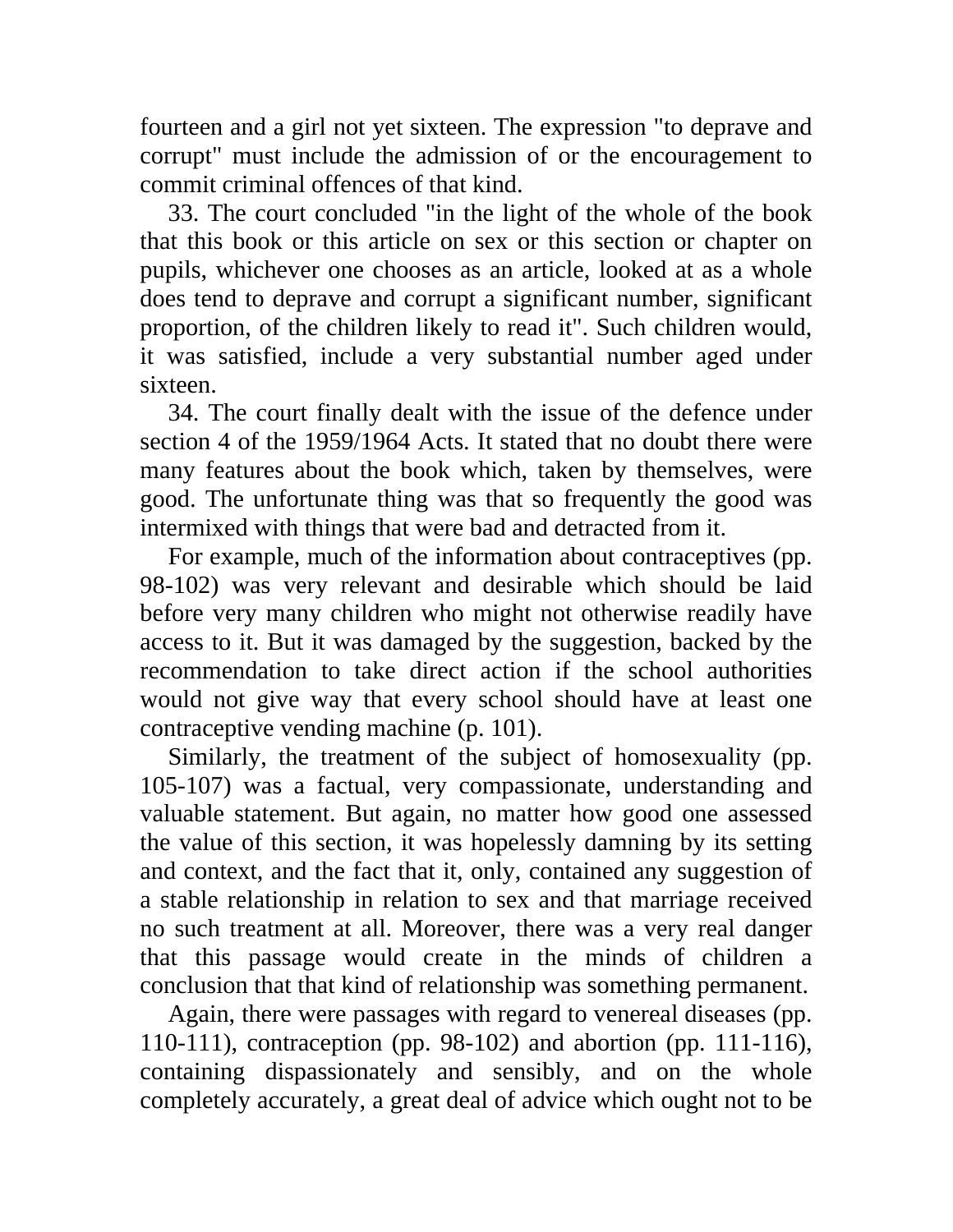denied to young children. However, on the balance of probabilities, these matters could not outweigh what the court was convinced had a tendency to deprave and corrupt. The court asked itself whether, granted the degree of indecency which it found, the good likely to result from the Schoolbook was such that it ought, nevertheless, to be published in the public interest; it regretfully came to the conclusion that the burden on the appellant to show that "publication of the article in question is justified as being for the public good" had not been discharged.

Further details concerning the revised edition

35. The passages from the original edition of the Schoolbook whose "extreme" tone or "subversive" aspects had been emphasised by the judgment of 29 October 1971 (paragraphs 30 and 31 above) are repeated either with no, or with no important, changes in the revised edition which was prepared before that date but published on 15 November 1971 (paragraphs 22-23 above).

Of the passages cited by Quarter Sessions as striking examples of the tendency to deprave and corrupt (paragraph 32 above), one was not altered (p. 77, "Be yourself"). On the other hand, the others were fairly extensively softened (pp. 97-98, "Intercourse and petting", and pp. 103-105, "Pornography") and on page 95 of the work there is now a mention of the illegality of sexual intercourse with a girl under sixteen.

Furthermore, the revised edition no longer has any reference to the installation in schools of contraceptive vending machines and points out, on page 106, that homosexual tendencies are often temporary.

# PROCEEDINGS BEFORE THE COMMISSION

36. In his application, lodged with the Commission on 13 April 1972, Mr. **Handyside** complained that the action in the United Kingdom against himself and the Schoolbook was in breach of his right to freedom of thought, conscience and belief under Article 9 (art. 9) of the Convention, his right to freedom of expression under Article 10 (art. 10) of the Convention and his right to the peaceful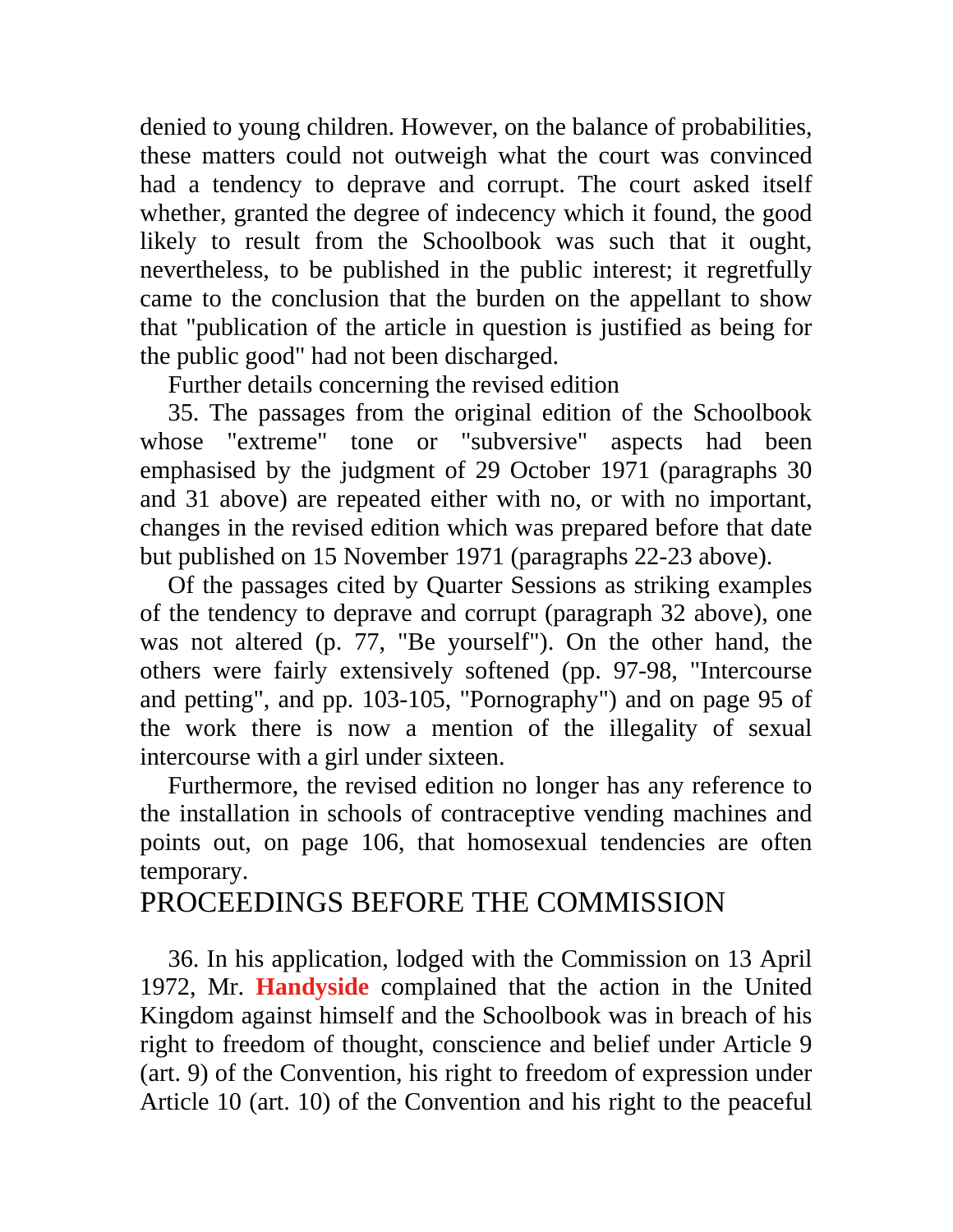enjoyment of possessions under Article 1 of Protocol No. 1 (P1-1). He also maintained that, contrary to Article 14 (art. 14) of the Convention, the United Kingdom had failed to secure to him the above rights without discrimination on the ground of political or other opinion; that the proceedings brought against him had been contrary to Article 7 (art. 7) of the Convention; and finally that the respondent Government were also in breach of Articles 1 and 13 (art. 1, art. 13) of the Convention. He also itemised the losses he had incurred as a result of the action in question, which included £14,184 in quantified damages and further unquantified items.

37. In its decision of 4 April 1974, the Commission accepted the application insofar as it concerned allegations under Article 10 of the Convention and Article 1 of Protocol No. 1 (art. 10, P1-1), but declared it inadmissible insofar as it concerned Articles 1, 7, 9, 13 and 14 (art. 1, art. 7, art. 9, art. 13, art. 14) of the Convention. It decided on the same date to consider, ex officio, any issue which might arise from the circumstances of the case under Articles 17 and 18 (art. 17, art. 18) of the Convention and notified the parties of this a few days later.

38. In its report of 30 September 1975, the Commission expressed the opinion:

- by eight votes to five, with one abstention, that there had been no violation of Article 10 (art. 10) of the Convention;

- that neither the provisional seizure (eleven votes) nor the forfeiture and destruction of the Schoolbook (nine votes to four, with one abstention) had violated Article 1 of Protocol No. 1 (P1- 1);

- by twelve votes in favour, with two abstentions, that further discussion under Article 17 (art. 17) of the Convention was unnecessary;

- unanimously, that no breach of Article 18 (art. 18) of the Convention had been established.

The report contains various separate opinions. FINAL SUBMISSIONS MADE TO THE COURT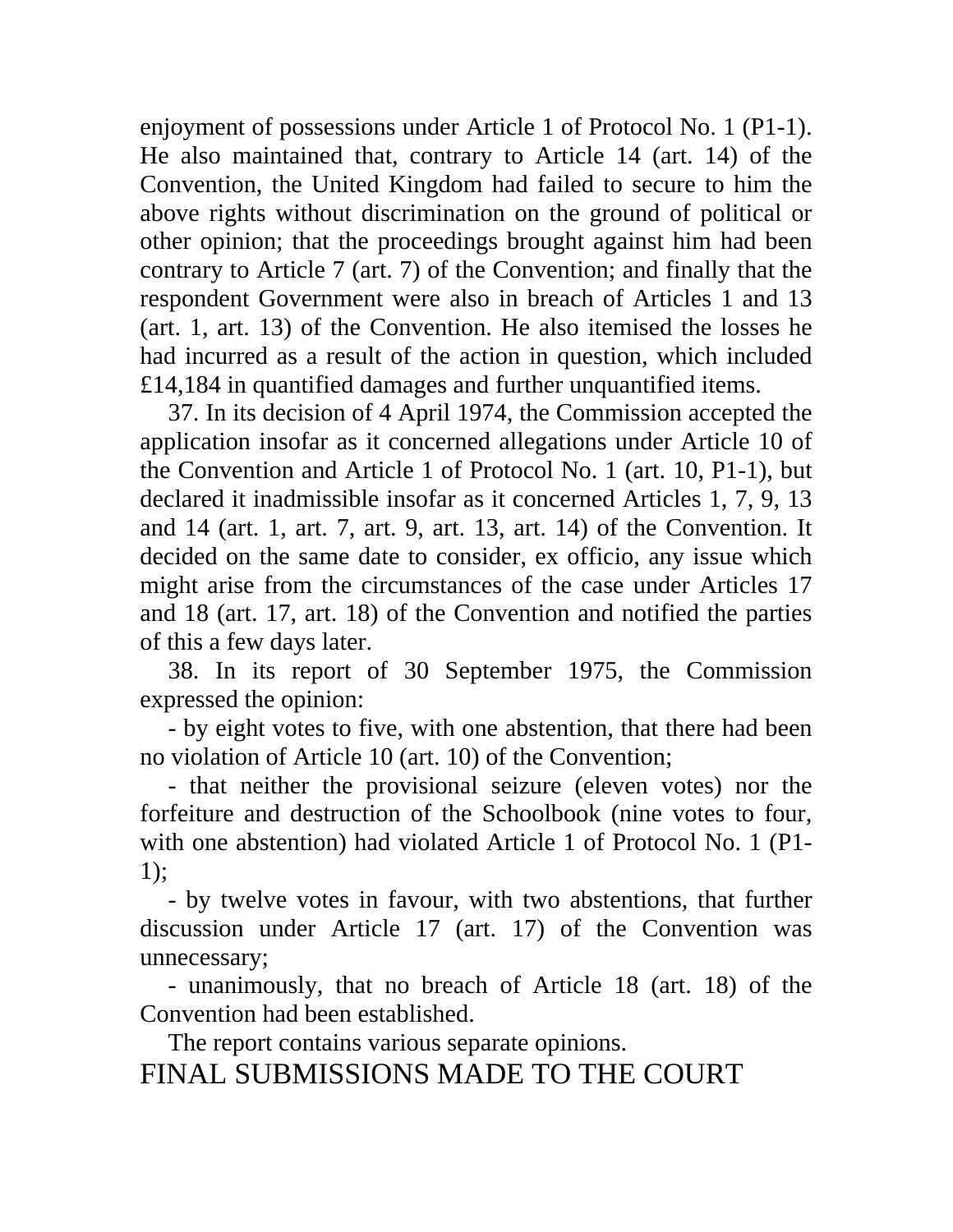39. The following final submissions were made to the Court at the oral hearing on 7 June 1976:

- for the Commission:

"May it please the Court to say and to judge

(1) whether, in consequence of the legal proceedings instituted in the United Kingdom against the applicant as publisher of The Little Red Schoolbook, proceedings which led to the seizure and confiscation of that publication and the sentencing of the applicant to payment of a fine and costs, there was or was not a violation of the Convention, in particular of Article 10 and of Article 1 of Protocol No. 1 (art. 10, P1-1);

(2) if so, whether the applicant should be afforded just satisfaction in accordance with Article 50 (art. 50) of the Convention, of a nature and amount to be determined by the Court."

#### - for the Government:

"... the United Kingdom Government have noted the submissions made by the delegates, and as to the first of them we would ask the Court to say that in this matter there was no violation.

As to the second matter ..., I think I should say this that this Court has not been addressed at this stage on any matter with regard to satisfaction and it is wholly premature for that issue to be one that is to be considered by the Court at this stage. If it is to be considered - if our submission is right on the first issue, it will not be -, then there is an occasion for further argument on that matter."

40. In reply to an observation by the Agent of the Government, the Commission's principal delegate stated that, when using the words "in particular", he had meant to indicate the two Articles which were to be taken into consideration by the Court.

## AS TO THE LAW

41. On 4 April 1974, following a hearing in the presence of the parties on both merits and admissibility, the Commission accepted the application insofar as it concerned Article 10 of the Convention and Article 1 of Protocol No. 1 (art. 10, P1-1), but declared it inadmissible to the extent that Mr. **Handyside** invoked Articles 1, 7, 9, 13 and 14 (art. 1, art. 7, art. 9, art. 13, art. 14) of the Convention. A few days later, the Commission advised the parties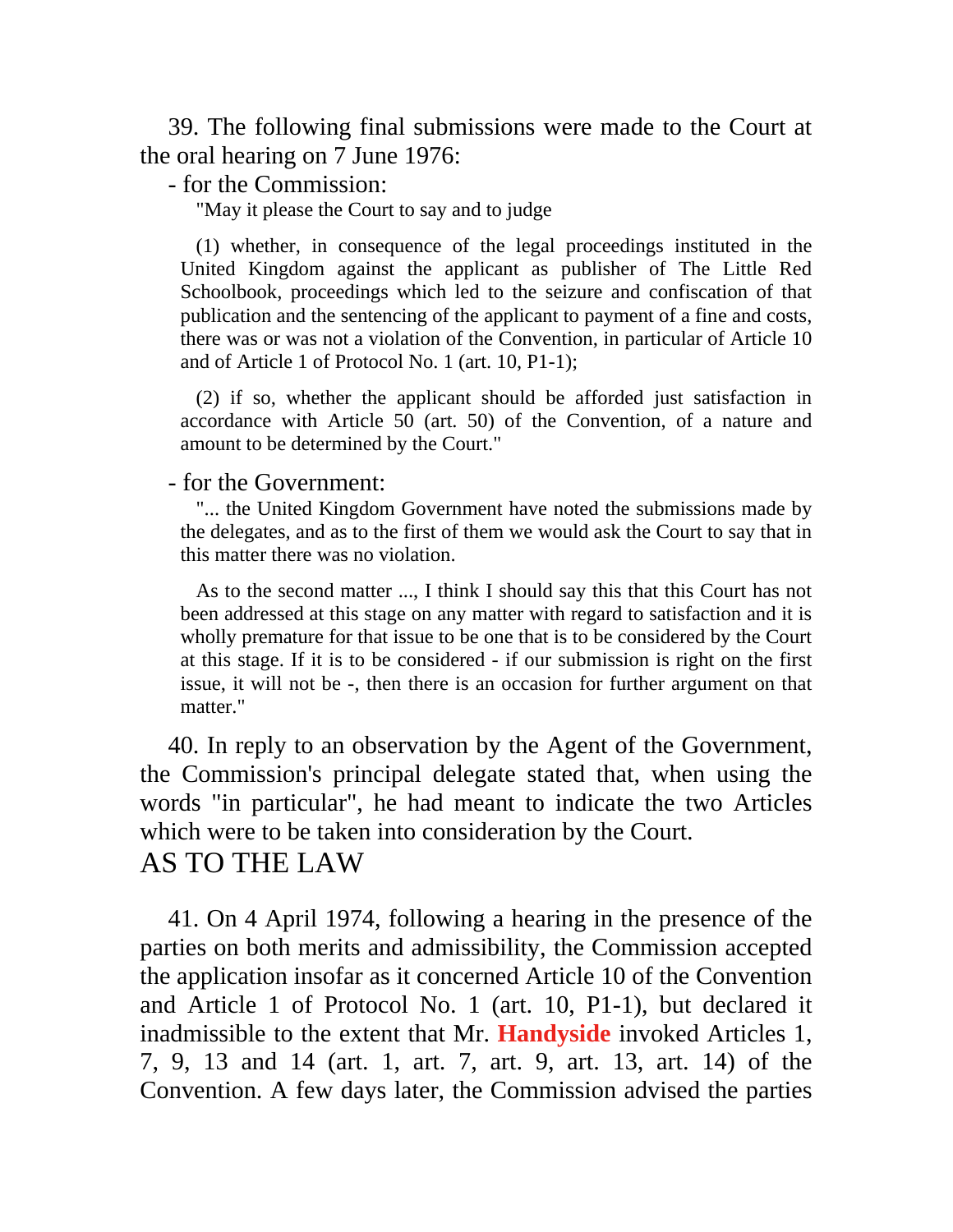that it would take into consideration Articles 17 and 18 (art. 17, art. 18) as well. However, in its report of 30 September 1975 (paragraphs 170 and 176), it expressed the opinion, in agreement with the applicant and the Government (paragraphs 92 and 128), that Article 17 (art. 17) is of no application in this case.

In reply to a question from the Court, the delegates of the Commission specified that the allegations not retained on 4 April 1974 (Articles 1, 7, 9, 13 and 14 of the Convention) (art. 1, art. 7, art. 9, art. 13, art. 14) related to the same facts as did those based on Article 10 of the Convention and Article 1 of Protocol No. 1 (art. 10, P1-1). They were accordingly not separate complaints but mere legal submissions or arguments that had been put forward along with others. However, the provisions of the Convention and of the Protocol form a whole; once a case is duly referred to it, the Court may take cognisance of every question of law arising in the course of the proceedings and concerning facts submitted to its examination by a Contracting State or by the Commission. Master of the characterisation to be given in law to these facts, the Court is empowered to examine them, if it deems it necessary and if need be ex officio, in the light of the Convention and the Protocol as a whole (see, inter alia, the judgment of 23 July 1968 on the merits of the "Belgian Linguistic" case, Series A no. 6, p. 30, para. 1, and the De Wilde, Ooms and Versyp judgment of 18 June 1971, Series A no. 12, p. 29, para. 49).

The Court, bearing in mind Mr. **Handyside**'s original application as well as certain statements made before the Court (see, inter alia, paragraphs 52 and 56 below), finds that it should have regard to Article 14 (art. 14) of the Convention in addition to Articles 10 and 18 and Article 1 of Protocol No. 1 (art. 10, art. 18, P1-1). It shares the opinion of the Commission that Articles 1, 7, 9, 13 and 17 (art. 1, art. 7, art. 9, art. 13, art. 17) are not relevant in this case.

I. ON THE ALLEGED VIOLATION OF ARTICLE 10 (art. 10) OF THE CONVENTION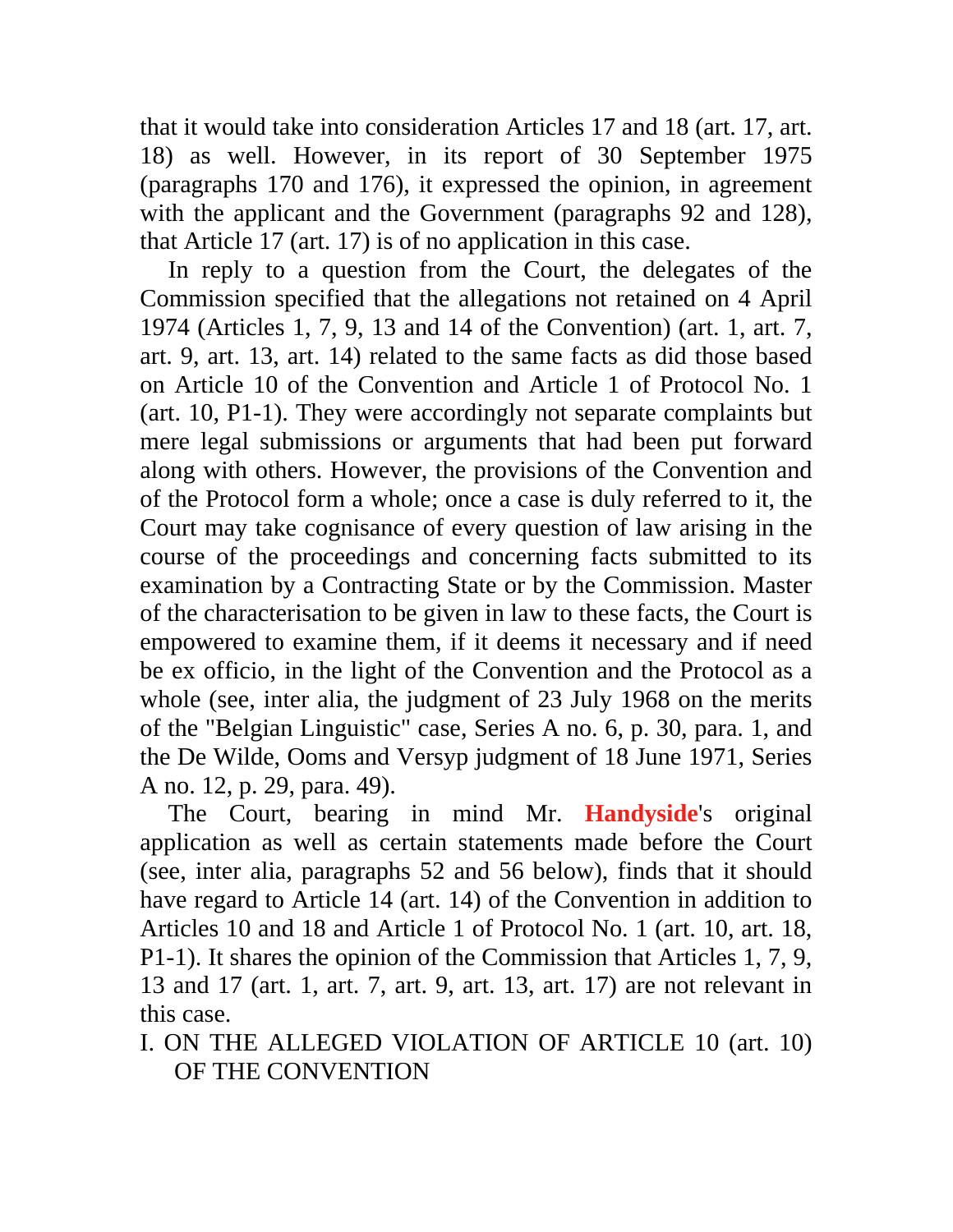42. The applicant claims to be the victim of a violation of Article 10 (art. 10) of the Convention which provides:

"1. Everyone has the right to freedom of expression. This right shall include freedom to hold opinions and to receive and impart information and ideas without interference by public authority and regardless of frontiers. This Article (art. 10) shall not prevent States from requiring the licensing of broadcasting, television or cinema enterprises.

2. The exercise of these freedoms, since it carries with it duties and responsibilities, may be subject to such formalities, conditions, restrictions or penalties as are prescribed by law and are necessary in a democratic society, in the interests of national security, territorial integrity or public safety, for the prevention of disorder or crime, for the protection of health or morals, for the protection of the reputation or rights of others, for preventing the disclosure of information received in confidence, or for maintaining the authority and impartiality of the judiciary."

43. The various measures challenged - the applicant's criminal conviction, the seizure and subsequent forfeiture and destruction of the matrix and of hundreds of copies of the Schoolbook - were without any doubt, and the Government did not deny it, "interferences by public authority" in the exercise of his freedom of expression which is guaranteed by paragraph 1 (art. 10-1) of the text cited above. Such interferences entail a "violation" of Article 10 if they do not fall within one of the exceptions provided for in paragraph 2 (art. 10-2), which is accordingly of decisive importance in this case.

44. If the "restrictions" and "penalties" complained of by Mr. **Handyside** are not to infringe Article 10 (art. 10), they must, according to paragraph 2 (art. 10-2), in the first place have been "prescribed by law". The Court finds that this was the case. In the United Kingdom legal system, the basis in law for the measures in question was the 1959/1964 Acts (paragraphs 14-18, 24-25 and 27- 34 above). Besides, this was not contested by the applicant who further admitted that the competent authorities had correctly applied those Acts.

45. Having thus ascertained that the interferences complained of satisfied the first of the conditions in paragraph 2 of Article 10 (art.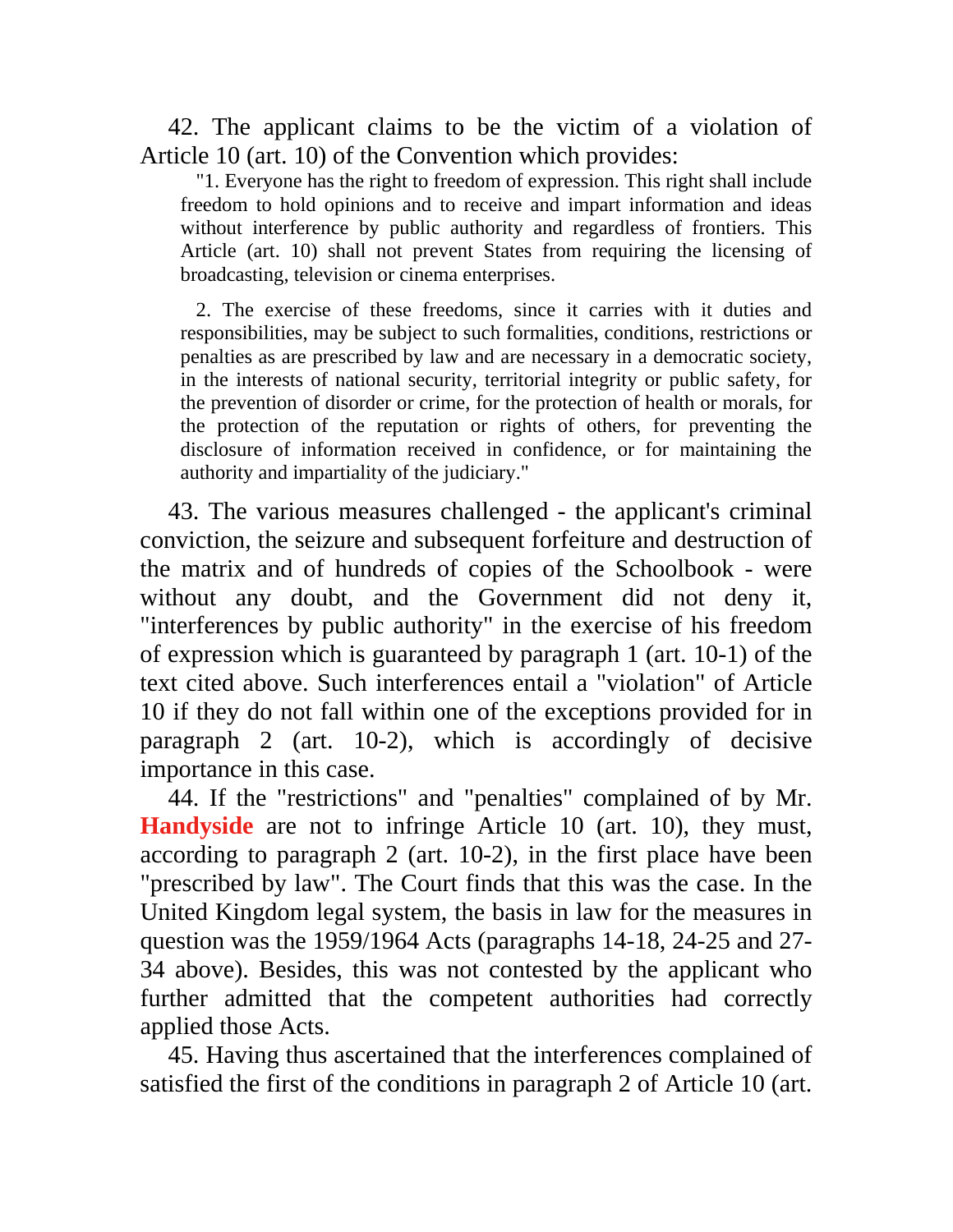10-2), the Court then investigated whether they also complied with the others. According to the Government and the majority of the Commission, the interferences were "necessary in a democratic society", "for the protection of ... morals".

46. Sharing the view of the Government and the unanimous opinion of the Commission, the Court first finds that the 1959/1964 Acts have an aim that is legitimate under Article 10 para. 2 (art. 10-2), namely, the protection of morals in a democratic society. Only this latter purpose is relevant in this case since the object of the said Acts - to wage war on "obscene" publications, defined by their tendency to "deprave and corrupt" - is linked far more closely to the protection of morals than to any of the further purposes permitted by Article 10 para. 2 (art. 10-2).

47. The Court must also investigate whether the protection of morals in a democratic society necessitated the various measures taken against the applicant and the Schoolbook under the 1959/1964 Acts. Mr. **Handyside** does not restrict himself to criticising these Acts as such: he also makes - from the viewpoint of the Convention and not of English law - several complaints concerning their application in his case.

The Commission's report and the subsequent hearings before the Court in June 1976 brought to light clear-cut differences of opinion on a crucial problem, namely, how to determine whether the actual "restrictions" and "penalties" complained of by the applicant were "necessary in a democratic society", "for the protection of morals". According to the Government and the majority of the Commission, the Court has only to ensure that the English courts acted reasonably, in good faith and within the limits of the margin of appreciation left to the Contracting States by Article 10 para. 2 (art. 10-2). On the other hand, the minority of the Commission sees the Court's task as being not to review the Inner London Quarter Sessions judgment but to examine the Schoolbook directly in the light of the Convention and of nothing but the Convention.

48. The Court points out that the machinery of protection established by the Convention is subsidiary to the national systems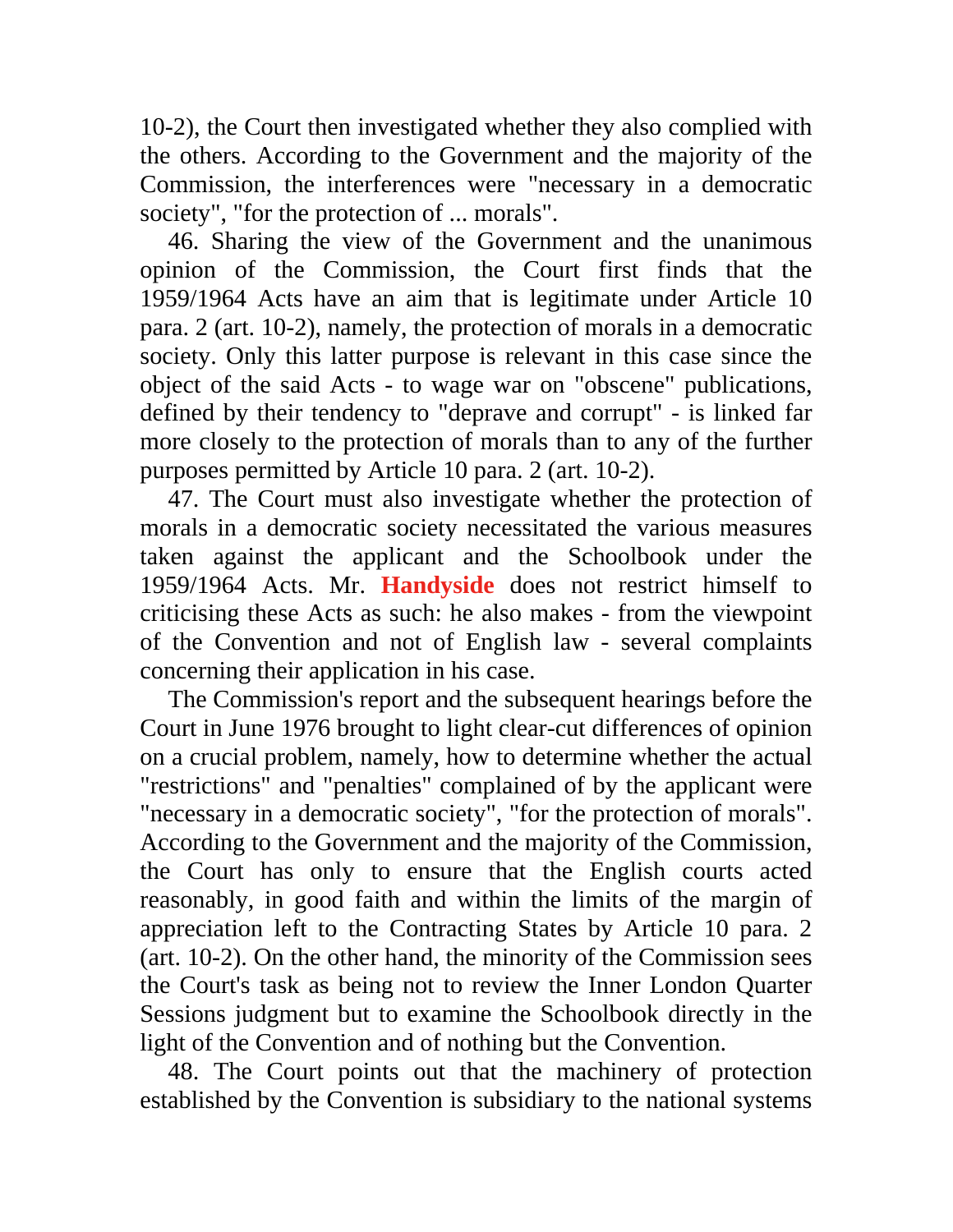safeguarding human rights (judgment of 23 July 1968 on the merits of the "Belgian Linguistic" case, Series A no. 6, p. 35, para. 10 in fine). The Convention leaves to each Contracting State, in the first place, the task of securing the rights and liberties it enshrines. The institutions created by it make their own contribution to this task but they become involved only through contentious proceedings and once all domestic remedies have been exhausted (Article 26) (art. 26).

These observations apply, notably, to Article 10 para. 2 (art. 10- 2). In particular, it is not possible to find in the domestic law of the various Contracting States a uniform European conception of morals. The view taken by their respective laws of the requirements of morals varies from time to time and from place to place, especially in our era which is characterised by a rapid and far-reaching evolution of opinions on the subject. By reason of their direct and continuous contact with the vital forces of their countries, State authorities are in principle in a better position than the international judge to give an opinion on the exact content of these requirements as well as on the "necessity" of a "restriction" or "penalty" intended to meet them. The Court notes at this juncture that, whilst the adjective "necessary", within the meaning of Article 10 para. 2 (art. 10-2), is not synonymous with "indispensable" (cf., in Articles 2 para. 2 (art. 2-2) and 6 para. 1 (art. 6-1), the words "absolutely necessary" and "strictly necessary" and, in Article 15 para. 1 (art. 15-1), the phrase "to the extent strictly required by the exigencies of the situation"), neither has it the flexibility of such expressions as "admissible", "ordinary" (cf. Article 4 para. 3) (art. 4-3), "useful" (cf. the French text of the first paragraph of Article 1 of Protocol No. 1) (P1-1), "reasonable" (cf. Articles 5 para. 3 and 6 para. 1) (art. 5-3, art. 6-1) or "desirable". Nevertheless, it is for the national authorities to make the initial assessment of the reality of the pressing social need implied by the notion of "necessity" in this context.

Consequently, Article 10 para. 2 (art. 10-2) leaves to the Contracting States a margin of appreciation. This margin is given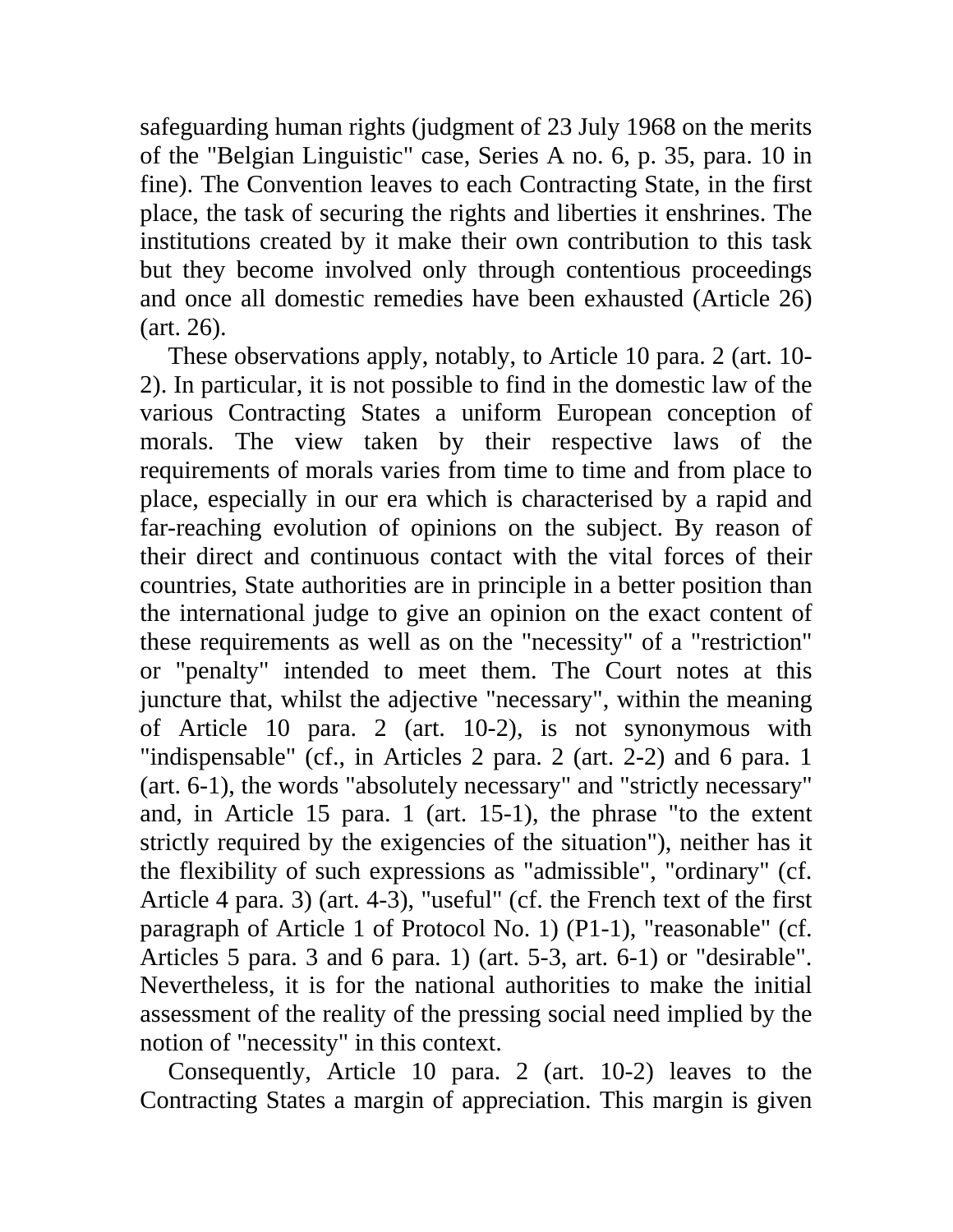both to the domestic legislator ("prescribed by law") and to the bodies, judicial amongst others, that are called upon to interpret and apply the laws in force (Engel and others judgment of 8 June 1976, Series A no. 22, pp. 41-42, para. 100; cf., for Article 8 para. 2 (art. 8-2), De Wilde, Ooms and Versyp judgment of 18 June 1971, Series A no. 12, pp. 45-46, para. 93, and the Golder judgment of 21 February 1975, Series A no. 18, pp. 21-22, para. 45).

49. Nevertheless, Article 10 para. 2 (art. 10-2) does not give the Contracting States an unlimited power of appreciation. The Court, which, with the Commission, is responsible for ensuring the observance of those States' engagements (Article 19) (art. 19), is empowered to give the final ruling on whether a "restriction" or "penalty" is reconcilable with freedom of expression as protected by Article 10 (art. 10). The domestic margin of appreciation thus goes hand in hand with a European supervision. Such supervision concerns both the aim of the measure challenged and its "necessity"; it covers not only the basic legislation but also the decision applying it, even one given by an independent court. In this respect, the Court refers to Article 50 (art. 50) of the Convention ("decision or ... measure taken by a legal authority or any other authority") as well as to its own case-law (Engel and others judgment of 8 June 1976, Series A no. 22, pp. 41-42, para. 100).

The Court's supervisory functions oblige it to pay the utmost attention to the principles characterising a "democratic society". Freedom of expression constitutes one of the essential foundations of such a society, one of the basic conditions for its progress and for the development of every man. Subject to paragraph 2 of Article 10 (art. 10-2), it is applicable not only to "information" or "ideas" that are favourably received or regarded as inoffensive or as a matter of indifference, but also to those that offend, shock or disturb the State or any sector of the population. Such are the demands of that pluralism, tolerance and broadmindedness without which there is no "democratic society". This means, amongst other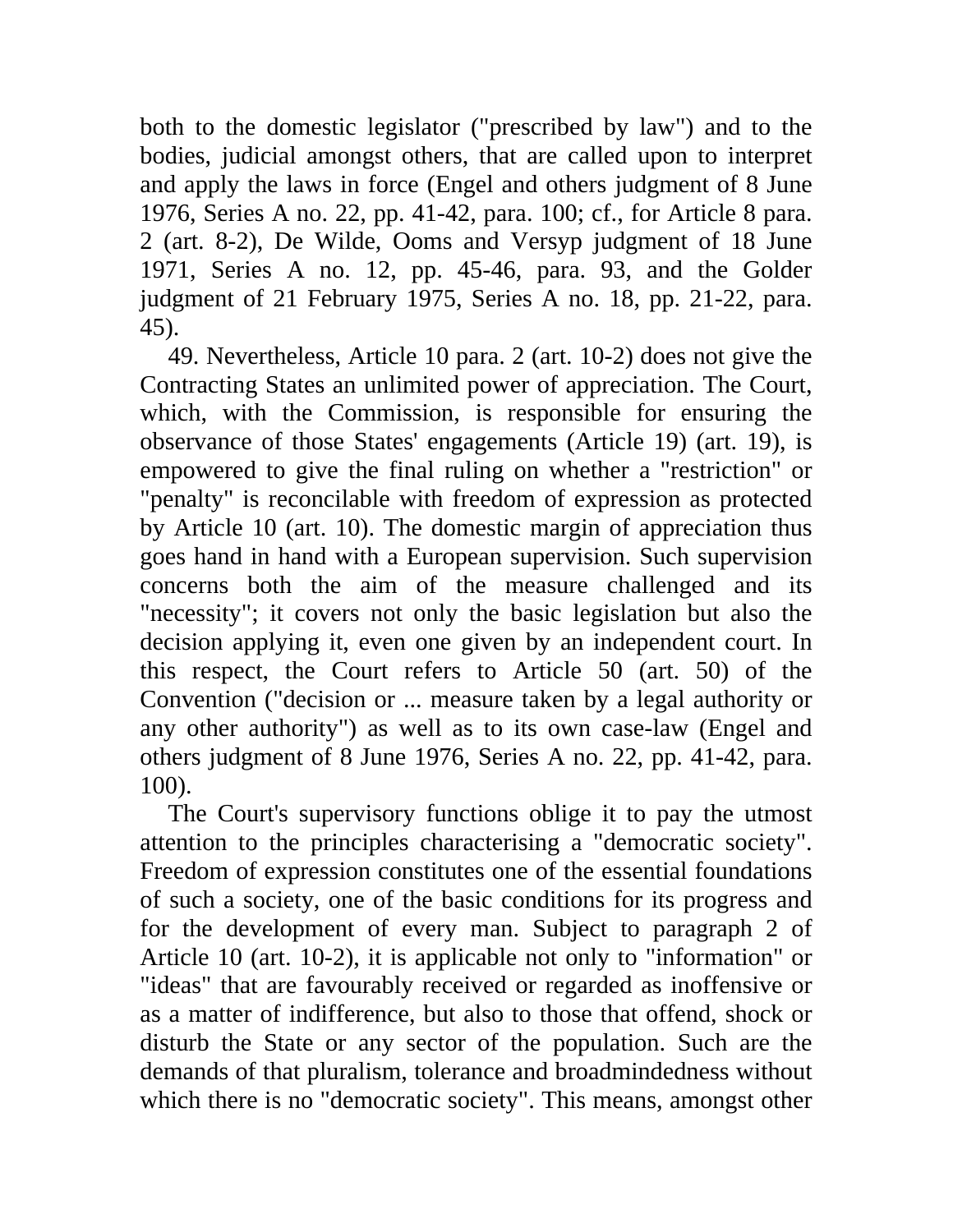things, that every "formality", "condition", "restriction" or "penalty" imposed in this sphere must be proportionate to the legitimate aim pursued.

From another standpoint, whoever exercises his freedom of expression undertakes "duties and responsibilities" the scope of which depends on his situation and the technical means he uses. The Court cannot overlook such a person's "duties" and "responsibilities" when it enquires, as in this case, whether "restrictions" or "penalties" were conducive to the "protection of morals" which made them "necessary" in a "democratic society".

50. It follows from this that it is in no way the Court's task to take the place of the competent national courts but rather to review under Article 10 (art. 10) the decisions they delivered in the exercise of their power of appreciation.

However, the Court's supervision would generally prove illusory if it did no more than examine these decisions in isolation; it must view them in the light of the case as a whole, including the publication in question and the arguments and evidence adduced by the applicant in the domestic legal system and then at the international level. The Court must decide, on the basis of the different data available to it, whether the reasons given by the national authorities to justify the actual measures of "interference" they take are relevant and sufficient under Article 10 para. 2 (art. 10-2) (cf., for Article 5 para. 3 (art. 5-3), the Wemhoff judgment of 27 June 1968, Series A no. 7, pp. 24-25, para. 12, the Neumeister judgment of 27 June 1968, Series A no. 8, p. 37, para. 5, the Stögmüller judgment of 10 November 1969, Series A no. 9, p. 39, para. 3, the Matznetter judgment of 10 November 1969, Series A no. 10, p. 31, para. 3, and the Ringeisen judgment of 16 July 1971, Series A no. 13, p. 42, para. 104).

51. Following the method set out above, the Court scrutinized under Article 10 para. 2 (art. 10-2) the individual decisions complained of, in particular, the judgment of the Inner London Quarter Sessions.

The said judgment is summarised in paragraphs 27-34 above.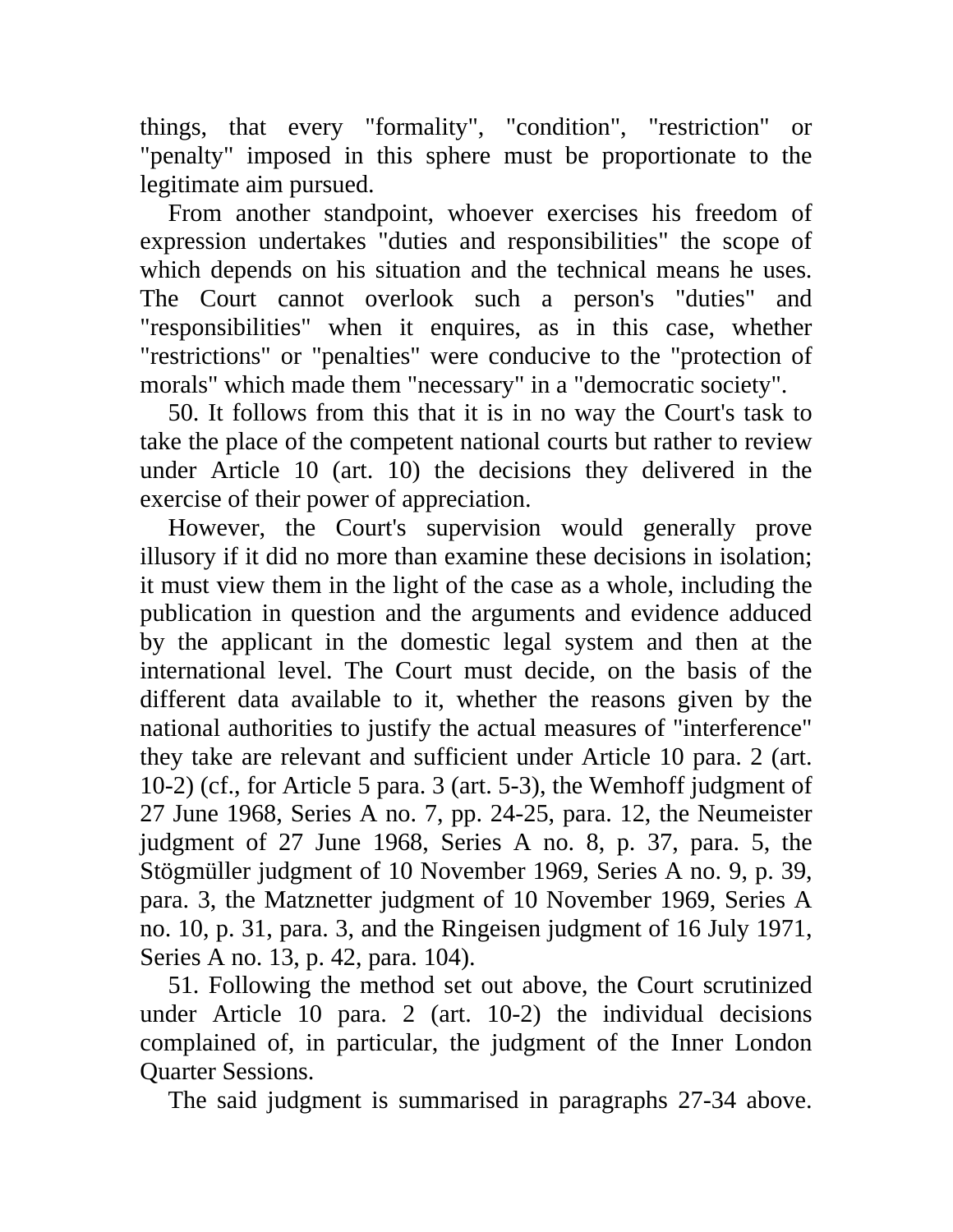The Court reviewed it in the light of the case as a whole; in addition to the pleadings before the Court and the Commission's report, the memorials and oral explanations presented to the Commission between June 1973 and August 1974 and the transcript of the proceedings before the Quarter Sessions were, inter alia, taken into consideration.

52. The Court attaches particular importance to a factor to which the judgment of 29 October 1971 did not fail to draw attention, that is, the intended readership of the Schoolbook. It was aimed above all at children and adolescents aged from twelve to eighteen. Being direct, factual and reduced to essentials in style, it was easily within the comprehension of even the youngest of such readers. The applicant had made it clear that he planned a widespread circulation. He had sent the book, with a press release, to numerous daily papers and periodicals for review or for advertising purposes. What is more, he had set a modest sale price (thirty pence), arranged for a reprint of 50,000 copies shortly after the first impression of 20,000 and chosen a title suggesting that the work was some kind of handbook for use in schools.

Basically the book contained purely factual information that was generally correct and often useful, as the Quarter Sessions recognised. However, it also included, above all in the section on sex and in the passage headed "Be yourself" in the chapter on pupils (paragraph 32 above), sentences or paragraphs that young people at a critical stage of their development could have interpreted as an encouragement to indulge in precocious activities harmful for them or even to commit certain criminal offences. In these circumstances, despite the variety and the constant evolution in the United Kingdom of views on ethics and education, the competent English judges were entitled, in the exercise of their discretion, to think at the relevant time that the Schoolbook would have pernicious effects on the morals of many of the children and adolescents who would read it.

However, the applicant maintained, in substance, that the demands of the "protection of morals" or, to use the wording of the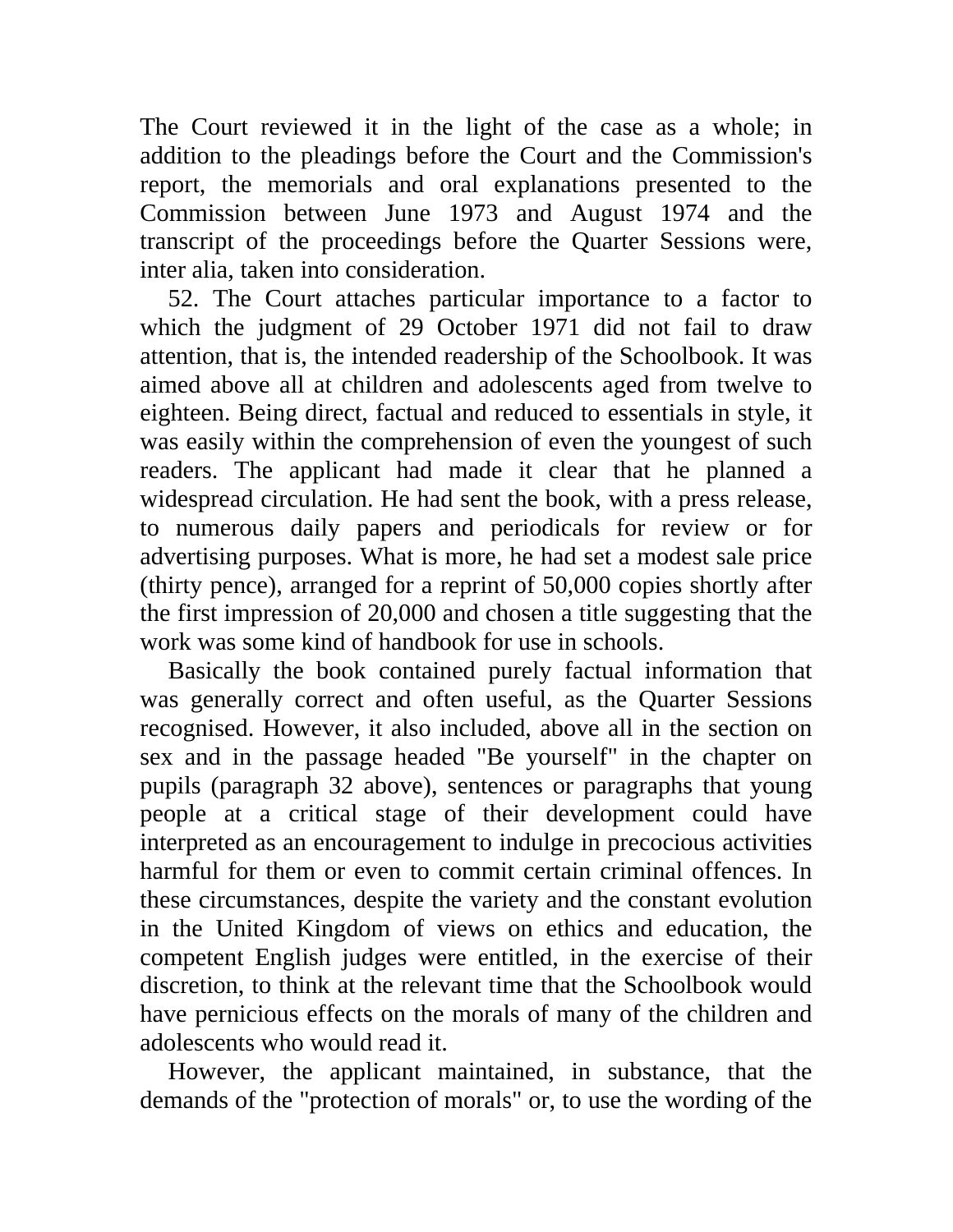1959/1964 Acts, of the war against publications likely to "deprave and corrupt", were but a pretext in his case. The truth of the matter, he alleged, was that an attempt had been made to muzzle a smallscale publisher whose political leanings met with the disapproval of a fragment of public opinion. Proceedings were set in motion, said he, in an atmosphere little short of "hysteria", stirred up and kept alive by ultra-conservative elements. The accent in the judgment of 29 October 1971 on the anti-authoritarian aspects of the Schoolbook (paragraph 31 above) showed, according to the applicant, exactly what lay behind the case.

The information supplied by Mr. **Handyside** seems, in fact, to show that letters from members of the public, articles in the press and action by Members of Parliament were not without some influence in the decision to seize the Schoolbook and to take criminal proceedings against its publisher. However, the Government drew attention to the fact that such initiatives could well have been explained not by some dark plot but by the genuine emotion felt by citizens faithful to traditional moral values when, towards the end of March 1971, they read in certain newspapers extracts from the book which was due to appear on 1 April. The Government also emphasised that the proceedings ended several months after the "campaign" denounced by the applicant and that he did not claim that it had continued in the intervening period. From this the Government concluded that the "campaign" in no way impaired dispassionate deliberation at the Quarter Sessions.

For its part the Court finds that the anti-authoritarian aspects of the Schoolbook as such were not held in the judgment of 29 October 1971 to fall foul of the 1959/1964 Acts. Those aspects were taken into account only insofar as the appeal court considered that, by undermining the moderating influence of parents, teachers, the Churches and youth organisations, they aggravated the tendency to "deprave and corrupt" which in its opinion resulted from other parts of the work. It should be added that the revised edition was allowed to circulate freely by the British authorities despite the fact that the anti-authoritarian passages again appeared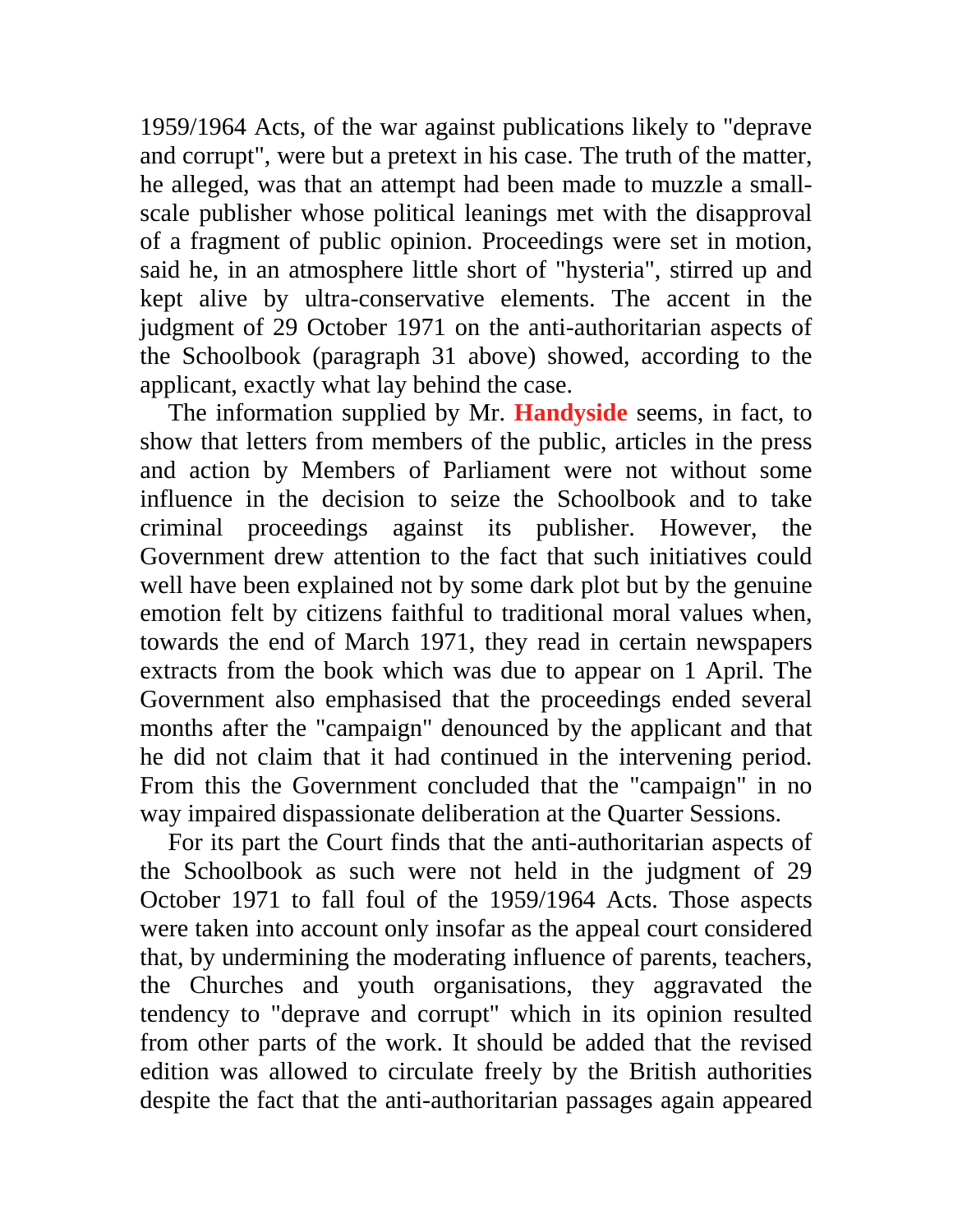there in full and even, in some cases, in stronger terms (paragraph 35 above). As the Government noted, this is hard to reconcile with the theory of a political intrigue.

The Court thus allows that the fundamental aim of the judgment of 29 October 1971, applying the 1959/1964 Acts, was the protection of the morals of the young, a legitimate purpose under Article 10 para. 2 (art. 10-2). Consequently, the seizures effected on 31 March and 1 April 1971, pending the outcome of the proceedings that were about to open, also had this aim.

53. It remains to examine the "necessity" of the measures in dispute, beginning with the said seizures.

If the applicant is right, their object should have been at the most one or a few copies of the book to be used as exhibits in the criminal proceedings. The Court does not share this view since the police had good reasons for trying to lay their hands on all the stock as a temporary means of protecting the young against a danger to morals on whose existence it was for the trial court to decide. The legislation of many Contracting States provides for a seizure analogous to that envisaged by section 3 of the English 1959/1964 Acts.

54. A series of arguments which merit reflection was advanced by the applicant and the minority of the Commission concerning the "necessity" of the sentence and the forfeiture at issue.

Firstly, they drew attention to the fact that the original edition of the Schoolbook was the object of no proceedings in Northern Ireland, the Isle of Man and the Channel Islands and of no conviction in Scotland and that, even in England and Wales, thousands of copies circulated without impediment despite the judgment of 29 October 1971.

The Court recalls that section 5 (3) of the 1959/1964 Acts provides that they shall not extend to Scotland or to Northern Ireland (paragraph 25 in fine above). Above all, it must not be forgotten that the Convention, as is shown especially by its Article 60 (art. 60), never puts the various organs of the Contracting States under an obligation to limit the rights and freedoms it guarantees.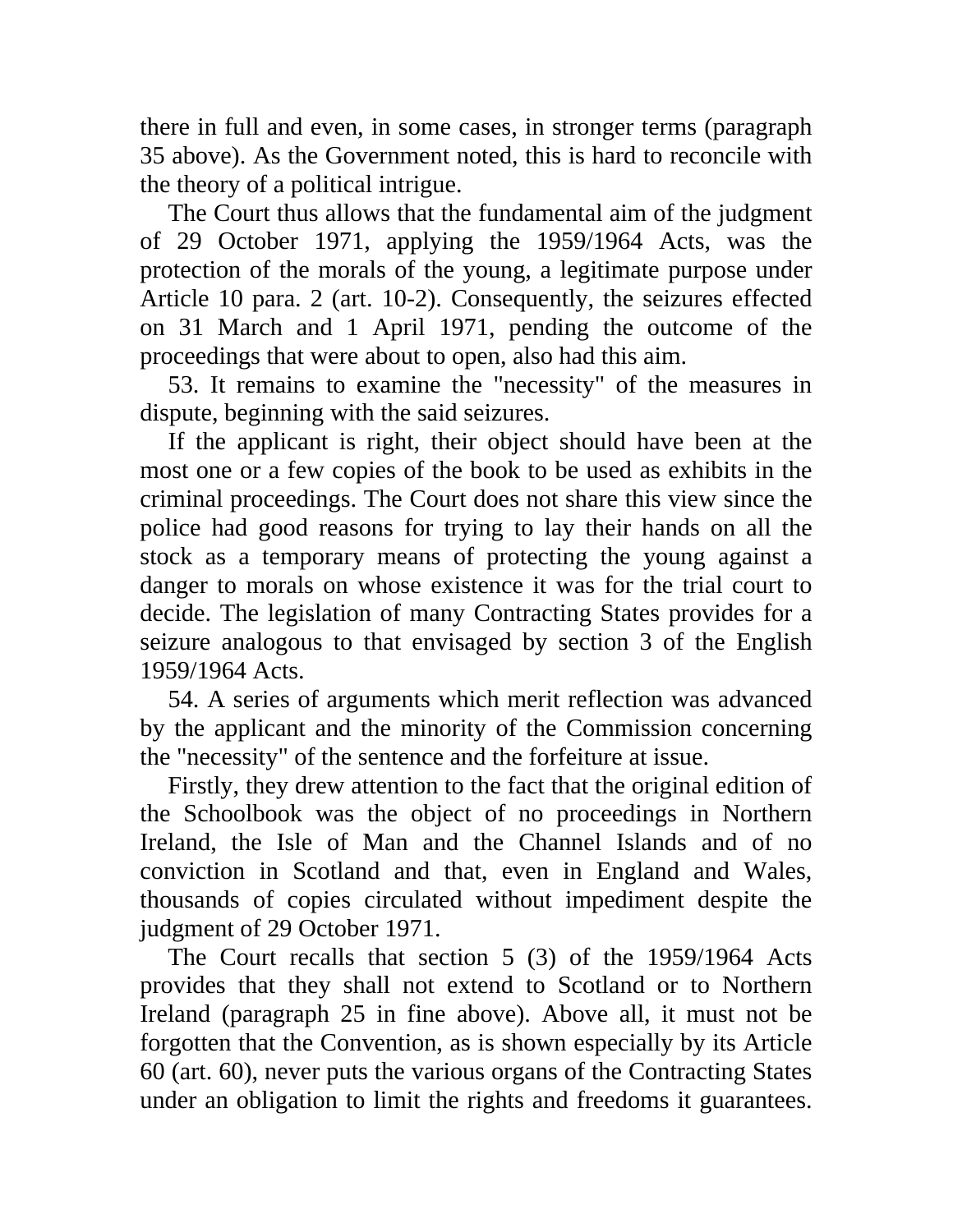In particular, in no case does Article 10 para. 2 (art. 10-2) compel them to impose "restrictions" or "penalties" in the field of freedom of expression; it in no way prevents them from not availing themselves of the expedients it provides for them (cf. the words "may be subject"). The competent authorities in Northern Ireland, the Isle of Man and the Channel Islands may, in the light of local conditions, have had plausible reasons for not taking action against the book and its publisher, as may the Scottish Procurator Fiscal for not summonsing Mr. **Handyside** to appear in person in Edinburgh after the dismissal of the complaint under Scottish law against Stage 1 in respect of the revised edition (paragraph 19 above). Their failure to act – into which the Court does not have to enquire and which did not prevent the measures taken in England from leading to revision of the Schoolbook - does not prove that the judgment of 29 October 1971 was not a response to a real necessity, bearing in mind the national authorities' margin of appreciation.

These remarks also apply, mutatis mutandis, to the circulation of many copies in England and Wales.

55. The applicant and the minority of the Commission also stressed that the revised edition, albeit little different in their view from the first, was not the object of proceedings in England and Wales.

The Government charged them with minimising the extent of the changes made to the original text of the Schoolbook: although the changes were made between the conviction at first instance on 1 July 1971 and the appeal judgment of 29 October 1971, they were said to relate to the main passages cited by the Quarter Sessions as showing particularly clearly a tendency to "deprave and corrupt". The Government claimed that the Director of Public Prosecutions must have taken the view that the changes dispensed him from invoking the 1959/1964 Acts again.

In the Court's view, the absence of proceedings against the revised edition, which differed fairly extensively from the original edition on the points at issue (paragraphs 22-23 and 35 above),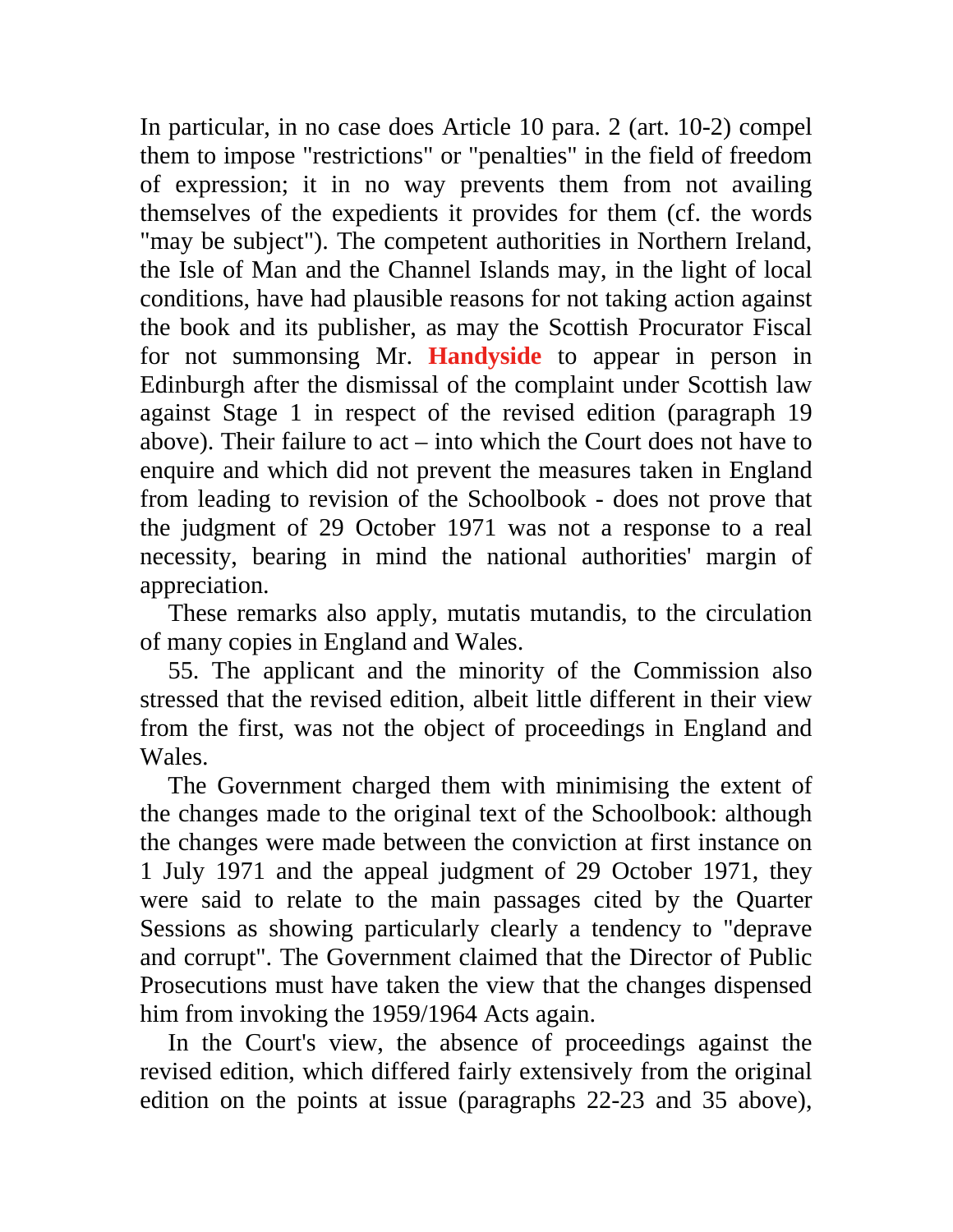rather suggests that the competent authorities wished to limit themselves to what was strictly necessary, an attitude in conformity with Article 10 (art. 10) of the Convention.

56. The treatment meted out to the Schoolbook and its publisher in 1971 was, according to the applicant and the minority of the Commission, all the less "necessary" in that a host of publications dedicated to hard core pornography and devoid of intellectual or artistic merit allegedly profit by an extreme degree of tolerance in the United Kingdom. They are exposed to the gaze of passers-by and especially of young people and are said generally to enjoy complete impunity, the rare criminal prosecutions launched against them proving, it was asserted, more often than not abortive due to the great liberalism shown by juries. The same was claimed to apply to sex shops and much public entertainment.

The Government countered this by the remark, supported by figures, that the Director of Public Prosecutions does not remain inactive nor does the police, despite the scanty manpower resources of the squad specialising in this field. Moreover, they claim that, in addition to proceedings properly so called, seizures were frequently made at the relevant time under the "disclaimer/caution procedure" (paragraph 26 above).

In principle it is not the Court's function to compare different decisions taken, even in apparently similar circumstances, by prosecuting authorities and courts; and it must, just like the respondent Government, respect the independence of the courts. Furthermore and above all, the Court is not faced with really analogous situations: as the Government pointed out, the documents in the file do not show that the publications and entertainment in question were aimed, to the same extent as the Schoolbook (paragraph 52 above), at children and adolescents having ready access thereto.

57. The applicant and the minority of the Commission laid stress on the further point that, in addition to the original Danish edition, translations of the "Little Book" appeared and circulated freely in the majority of the member States of the Council of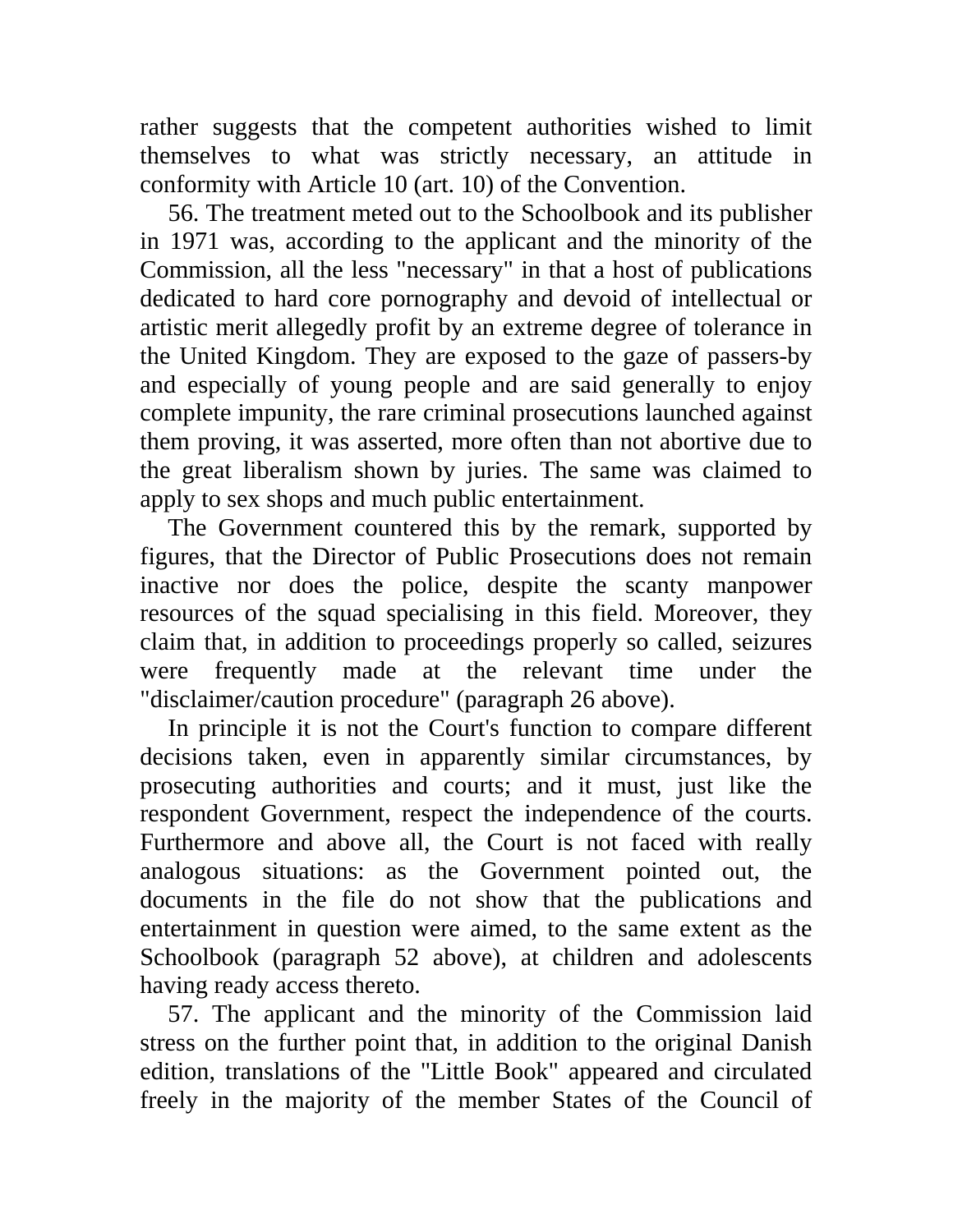Europe.

Here again, the national margin of appreciation and the optional nature of the "restrictions" and "penalties" referred to in Article 10 para. 2 (art. 10-2) prevent the Court from accepting the argument. The Contracting States have each fashioned their approach in the light of the situation obtaining in their respective territories; they have had regard, inter alia, to the different views prevailing there about the demands of the protection of morals in a democratic society. The fact that most of them decided to allow the work to be distributed does not mean that the contrary decision of the Inner London Quarter Sessions was a breach of Article 10 (art. 10). Besides, some of the editions published outside the United Kingdom do not include the passages, or at least not all the passages, cited in the judgment of 29 October 1971 as striking examples of a tendency to "deprave and corrupt".

58. Finally, at the hearing on 5 June 1976, the delegate expounding the opinion of the minority of the Commission maintained that in any event the respondent State need not have taken measures as Draconian as the initiation of criminal proceedings leading to the conviction of Mr. **Handyside** and to the forfeiture and subsequent destruction of the Schoolbook. The United Kingdom was said to have violated the principle of proportionality, inherent in the adjective "necessary", by not limiting itself either to a request to the applicant to expurgate the book or to restrictions on its sale and advertisement.

With regard to the first solution, the Government argued that the applicant would never have agreed to modify the Schoolbook if he had been ordered or asked to do so before 1 April 1971: was he not strenuously disputing its "obscenity"? The Court for its part confines itself to finding that Article 10 (art. 10) of the Convention certainly does not oblige the Contracting States to introduce such prior censorship.

The Government did not indicate whether the second solution was feasible under English law. Neither does it appear that it would have been appropriate in this case. There would scarcely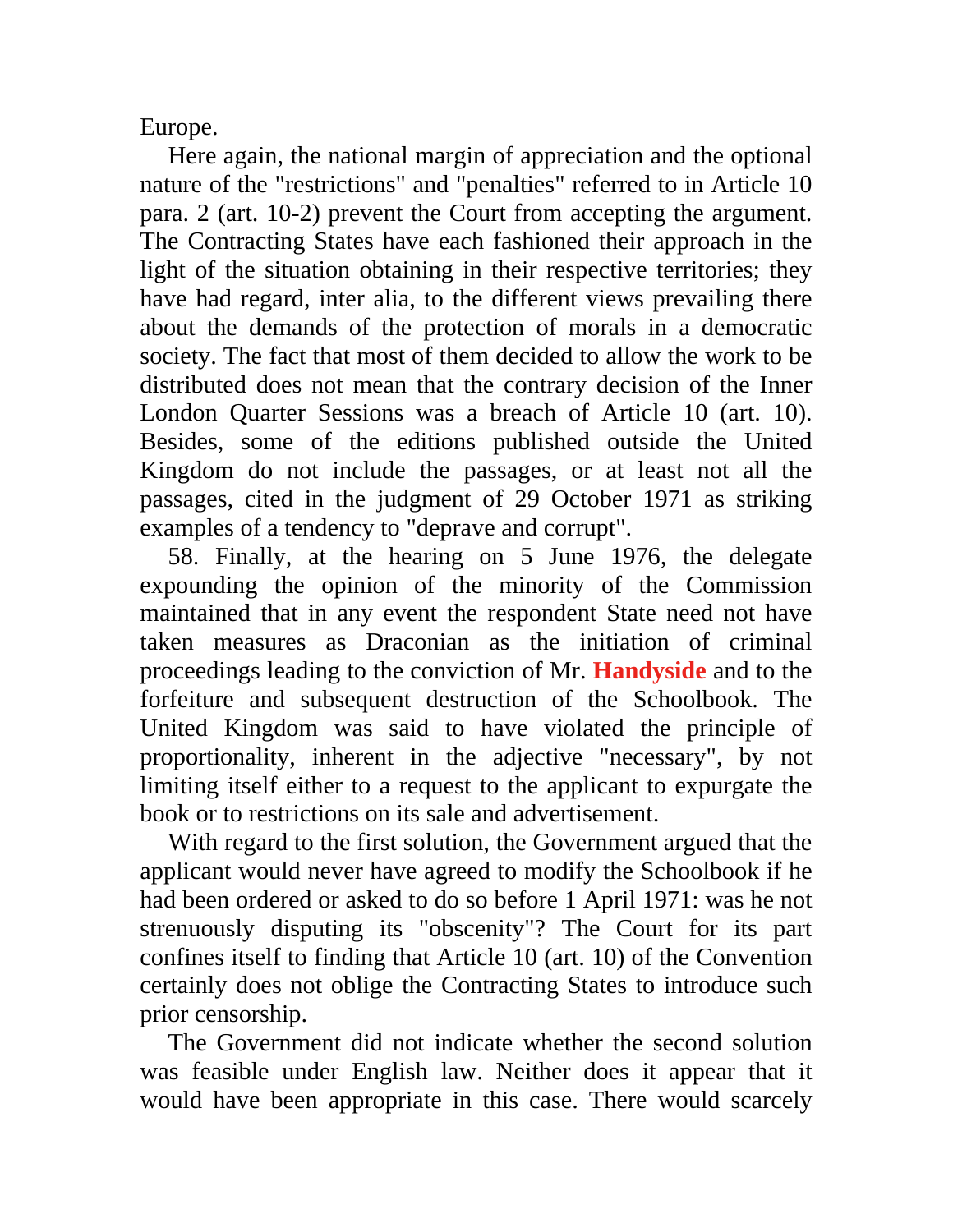have been any sense in restricting to adults sales of a work destined above all for the young; the Schoolbook would thereby have lost the substance of what the applicant considered to be its raison d'être. Moreover, he did not advert to this question.

59. On the strength of the data before it, the Court thus reaches the conclusion that no breach of the requirements of Article 10 (art. 10) has been established in the circumstances of the present case.

## II. ON THE ALLEGED VIOLATION OF ARTICLE 1 OF PROTOCOL No. 1 (P1-1)

60. The applicant in the second place alleges the violation of Article 1 of Protocol No. 1 (P1-1) which provides:

"Every natural or legal person is entitled to the peaceful enjoyment of his possessions. No one shall be deprived of his possessions except in the public interest and subject to the conditions provided for by law and by the general principles of international law.

The preceding provisions shall not, however, in any way impair the right of a State to enforce such laws as it deems necessary to control the use of property in accordance with the general interest or to secure the payment of taxes or other contributions or penalties."

61. The complaint concerns two distinct measures, namely, the seizure on 31 March and 1 April 1971 of the matrix and of hundreds of copies of the Schoolbook, on the one hand, and their forfeiture and subsequent destruction following the judgment of 29 October 1971, on the other. Both measures interfered with Mr. **Handyside**'s right "to the peaceful enjoyment of his possessions". The Government do not contest this but, in agreement with the majority of the Commission, maintain that justification for the measures is to be found in the exceptions attached by Article 1 of the Protocol (P1-1) to the principle enunciated in its first sentence.

62. The seizure complained of was provisional. It did no more than prevent the applicant, for a period, from enjoying and using as he pleased possessions of which he remained the owner and which he would have recovered had the proceedings against him resulted in an acquittal.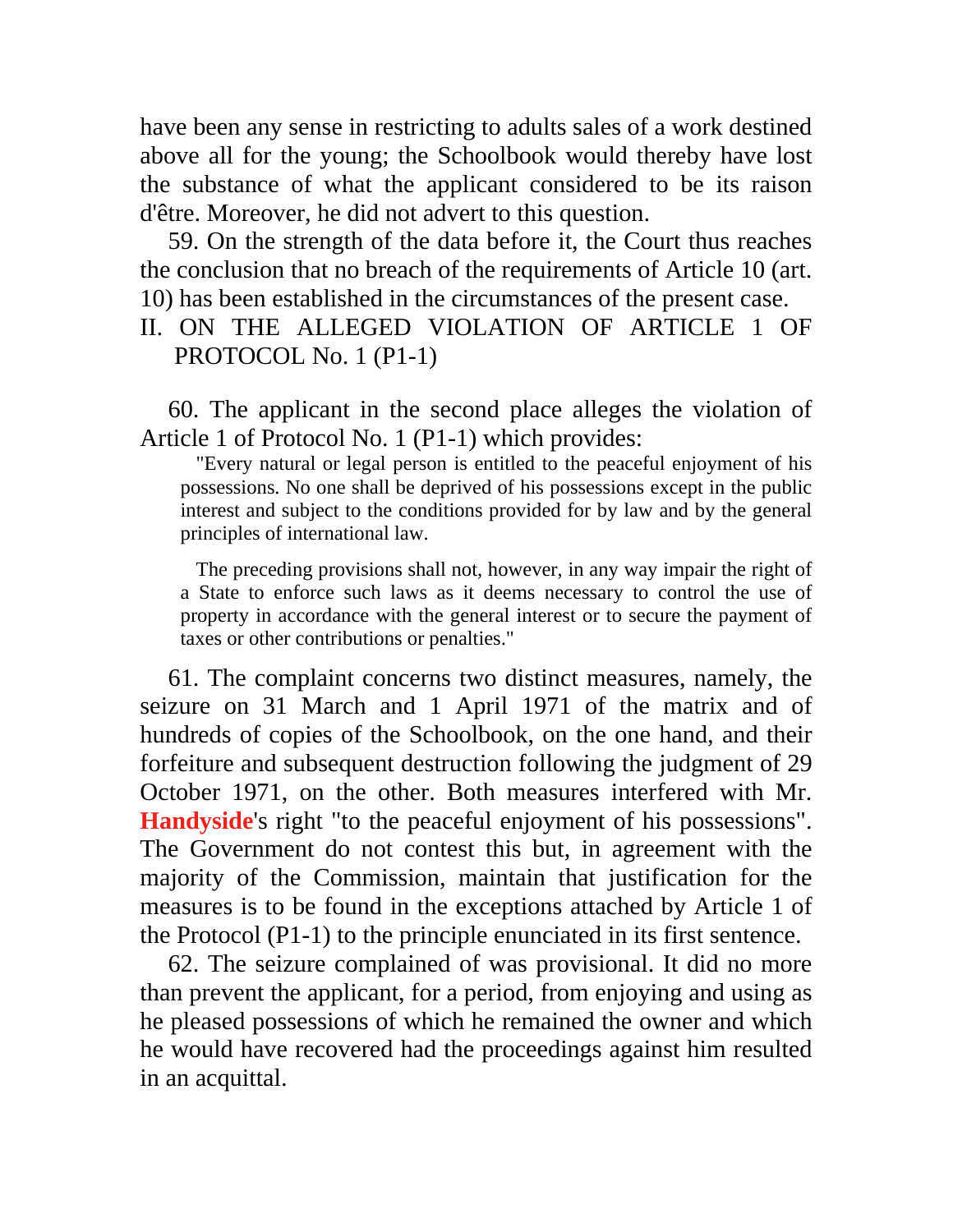In these circumstances, the Court thinks that the second sentence of the first paragraph of Article 1 (P1-1) does not come into play in this case. Admittedly the expression "deprived of his possessions", in the English text, could lead one to think otherwise but the structure of Article 1 (P1-1) shows that that sentence, which originated moreover in a Belgian amendment drafted in French (Collected Edition of the "travaux préparatoires", document H (61) 4, pp. 1083, 1084, 1086, 1090, 1099, 1105, 1110-1111 and 1113-1114), applies only to someone who is "deprived of ownership" ("privé de sa propriété").

On the other hand the seizure did relate to "the use of property" and thus falls within the ambit of the second paragraph. Unlike Article 10 para. 2 (art. 10-2) of the Convention, this paragraph sets the Contracting States up as sole judges of the "necessity" for an interference. Consequently, the Court must restrict itself to supervising the lawfulness and the purpose of the restriction in question. It finds that the contested measure was ordered pursuant to section 3 of the 1959/1964 Acts and following proceedings which it was not contested were in accordance with the law. Again, the aim of the seizure was "the protection of morals" as understood by the competent British authorities in the exercise of their power of appreciation (paragraph 52 above). And the concept of "protection of morals" used in Article 10 para. 2 (art. 10-2) of the Convention, is encompassed in the much wider notion of the "general interest" within the meaning of the second paragraph of Article 1 of the Protocol (P1-1).

On this point the Court thus accepts the argument of the Government and the opinion of the majority of the Commission.

63. The forfeiture and destruction of the Schoolbook, on the other hand, permanently deprived the applicant of the ownership of certain possessions. However, these measures were authorised by the second paragraph of Article 1 of Protocol No. 1 (P1-1), interpreted in the light of the principle of law, common to the Contracting States, where under items whose use has been lawfully adjudged illicit and dangerous to the general interest are forfeited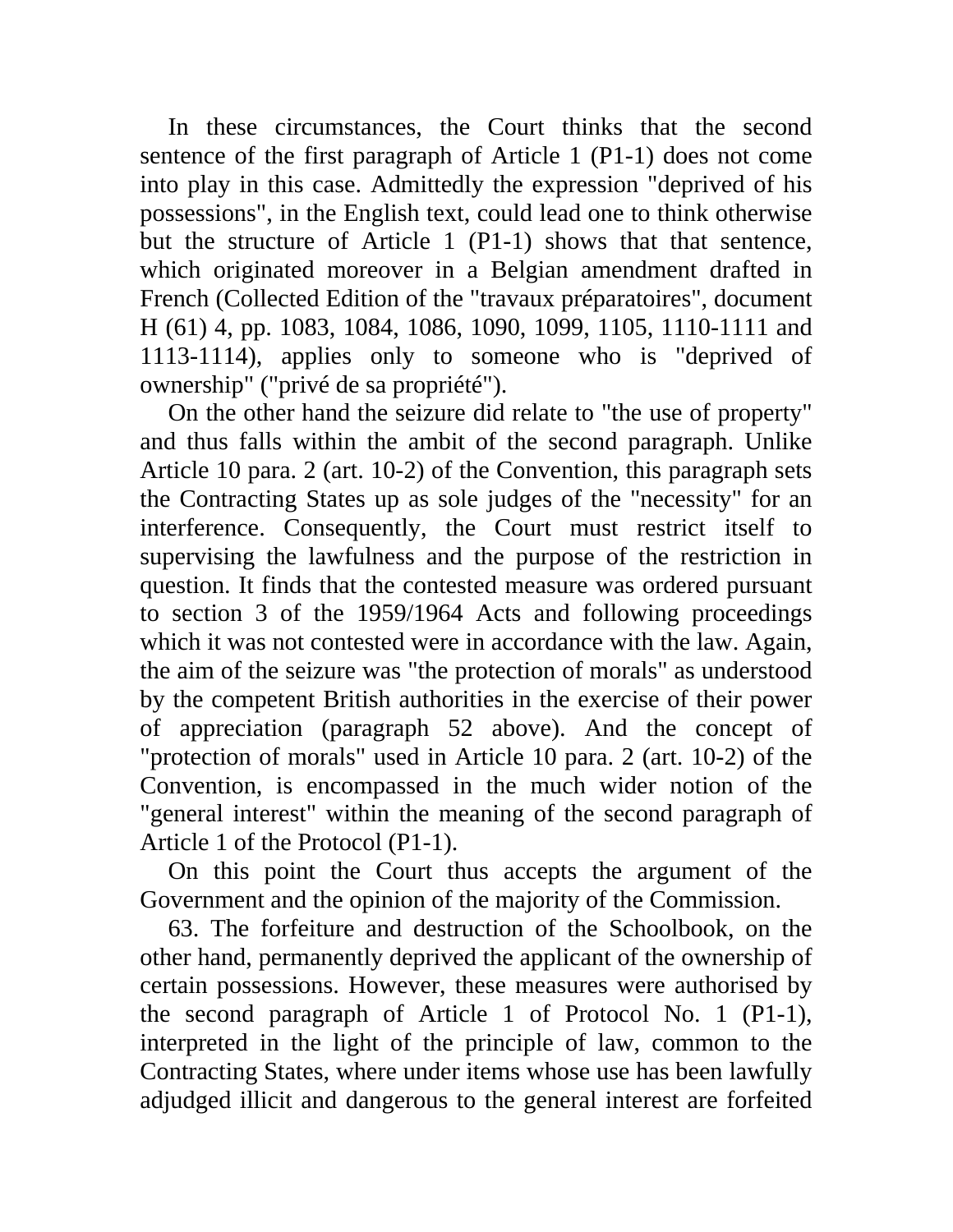with a view to destruction.

## III. ON THE ALLEGED VIOLATION OF ARTICLE 18 (art. 18) OF THE CONVENTION

64. Mr. **Handyside** is of the opinion that, contrary to Article 18 (art. 18), he underwent "restrictions" pursuing a "purpose" mentioned neither by Article 10 (art. 10) of the Convention nor by Article 1 of Protocol No. 1 (P1-1).

This complaint does not support examination since the Court has already concluded that the said restrictions concerned aims that were legitimate under these two last-mentioned Articles (art. 10, P1-1) (paragraphs 52, 62 and 63 above).

## IV. ON THE ALLEGED VIOLATION OF ARTICLE 14 (art. 14) OF THE CONVENTION

65. In the early stages of the proceedings initiated before the Commission by the applicant, he claimed to be the victim of a violation of Article 14 (art. 14) of the Convention which provides:

"The enjoyment of the rights and freedoms set forth in this Convention shall be secured without discrimination on any ground such as sex, race, colour, language, religion, political or other opinion, national or social origin, association with a national minority, property, birth or other status."

66. On 4 April 1974 the Commission rejected the application on this point as being manifestly ill-founded. However, the Court was of the opinion that it should also have regard to Article 14, taken together with Article 10 (art. 14+10) of the Convention and Article 1 of Protocol No. 1 (art. 14+P1-1) (paragraph 41 above): some of Mr. **Handyside**'s complaints, made after as well as before the decision of 4 April 1974 and with or without express reference to Article 14 (art. 14), raise the question of an arbitrary difference in treatment.

However, the data before the Court do not show that he suffered discrimination in the enjoyment of his freedom of expression and his property rights. In particular, they do not reveal that he was persecuted on account of his political leanings (paragraph 52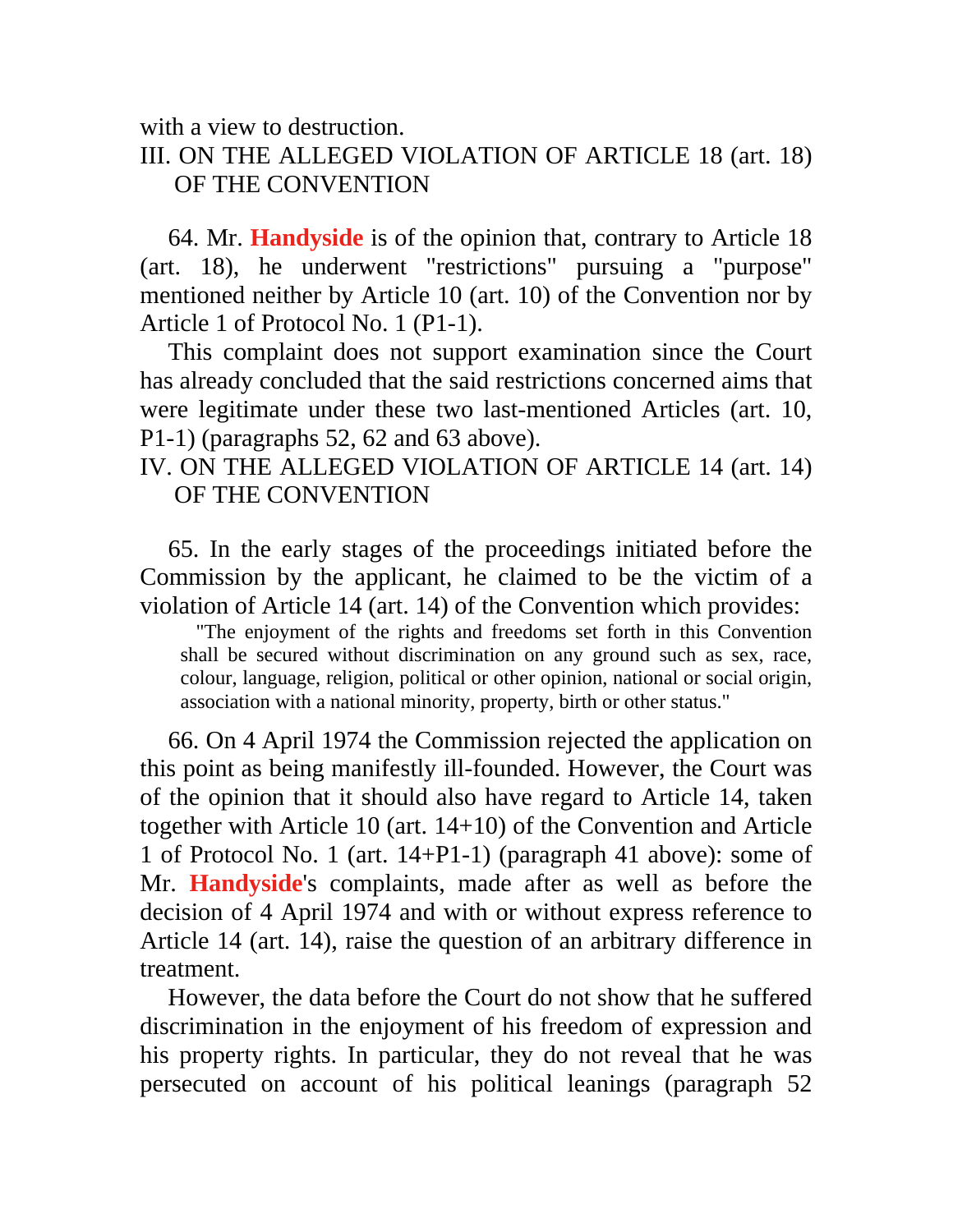above). Neither does it appear that the pornographic publications and entertainment which he said profited by an extreme degree of tolerance in the United Kingdom were aimed, to the same extent as the Schoolbook, at children and adolescents having ready access thereto (paragraph 56 above). Finally, the documents in the file do not disclose that the measures taken against the applicant and the book departed from other decisions, taken in similar cases, to the point of constituting a denial of justice or a manifest abuse (Engel and others judgment of 8 June 1976, Series A no. 22, p. 42, para. 103).

V. ON THE APPLICATION OF ARTICLE 50 (art. 50) OF THE **CONVENTION** 

67. Having found no violation of Protocol No. 1 (P1) or of the Convention, the Court concludes that the question of the application of Article 50 (art. 50) does not arise in this case. FOR THESE REASONS, THE COURT

- 1. Holds by thirteen votes to one that there has been no breach of Article 10 (art. 10) of the Convention;
- 2. Holds unanimously that there has been no breach either of Article 1 of Protocol No. 1 (P1-1) or of Articles 14 and 18 (art. 14, art. 18) of the Convention.

Done in French and in English, the French text being authentic, at the Human Rights Building, Strasbourg, this seventh day of December, one thousand nine hundred and seventy-six.

Giorgio BALLADORE PALLIERI

Marc-André EISSEN

Judges Mosler and Zekia have annexed their separate opinions to the present judgment, in accordance with Article 51 para. 2 (art. 51-2) of the Convention and Rule 50 para. 2 of the Rules of Court.

G. B.P. M.-A.E.

# SEPARATE OPINION OF JUDGE MOSLER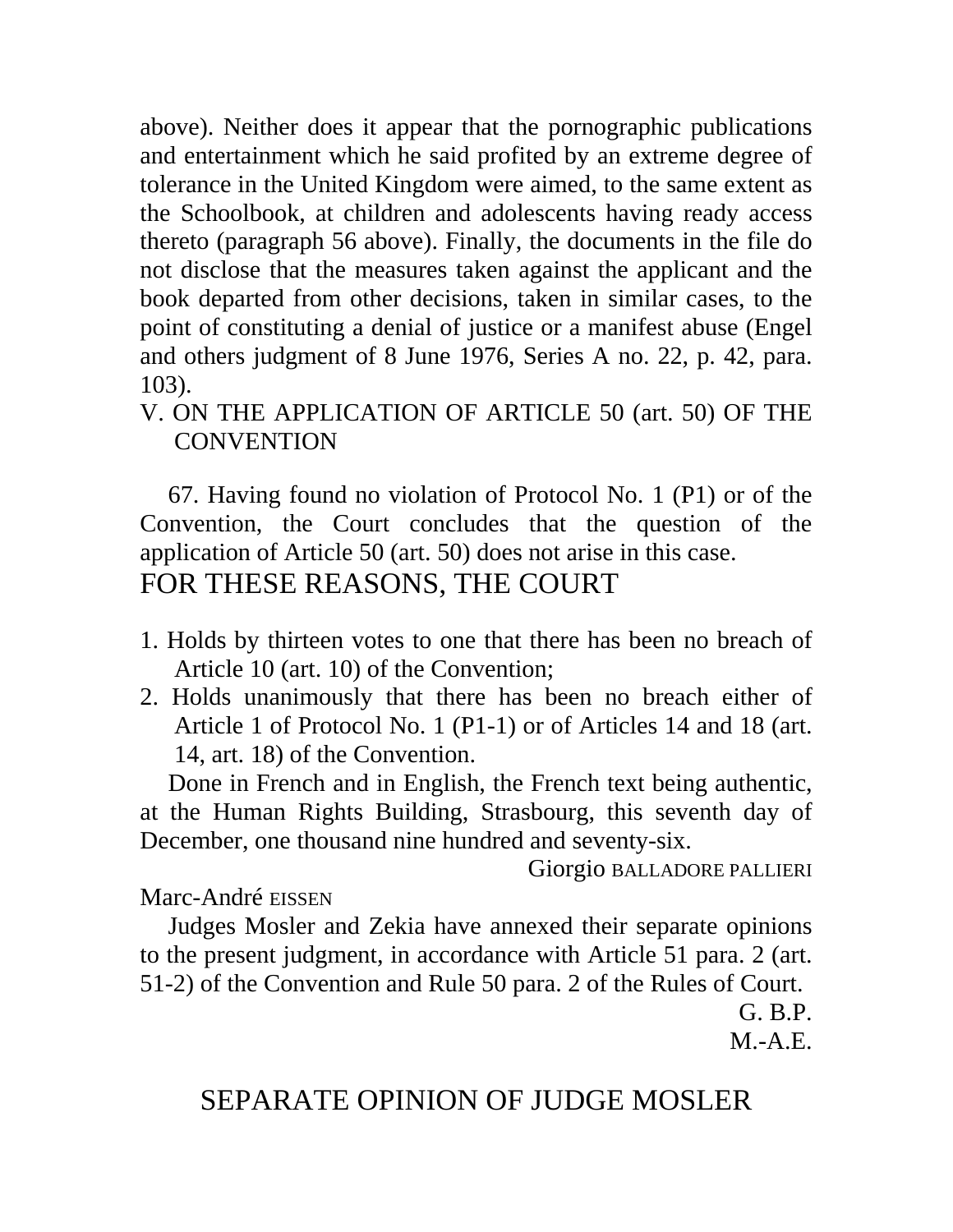### *(Translation)*

1. I differ from the Court's reasoning on one point only. However, it is so decisive for the question of whether or not there has been a violation in this case that my view on this point of detail has compelled me to vote against paragraph 1 of the operative provisions of the judgment. I am not convinced that the measures taken by the British authorities, including the judgment of the Inner London Quarter Sessions, were "necessary", within the meaning of Article 10 para. 2 (art. 10-2), for the achievement of their aim, namely the protection of morals. Paragraph 2 of Article 10 (art. 10-2) allows the States to subject the exercise of everyone's right to freedom of expression to restrictions and penalties only if they are measures necessary, in a democratic society, for certain aims considered to be legitimate exceptions to the right guaranteed by paragraph 1 (art. 10-1). These aims include the protection of morals which is relied on by the Government. In the absence of one of the factors which, when found in combination, entitle the State to avail itself of the exception to the right to freedom of expression, paragraph 2 (art. 10-2) does not apply and the individual's right must be respected without any interference. However, my interpretation of the word "necessary" and my conception of its application to the impugned measures do not, in part, coincide with the Court's view. They have thus led to my contrary vote although I entirely approve the other reasons contained in the judgment and, inter alia, the opinions expressed on certain questions of principle concerning the scope of the Convention in relation to the States' domestic legal systems and the definition of certain elements of the rights guaranteed and the exceptions permitted.

In order to leave no doubt about my agreement with the opinion of the Court insofar as it follows and develops more precisely existing case-law or adopts new and well-defined standpoints, I should like to emphasise that I accept in particular the passages on the Court's independence in the characterisation of facts (paragraph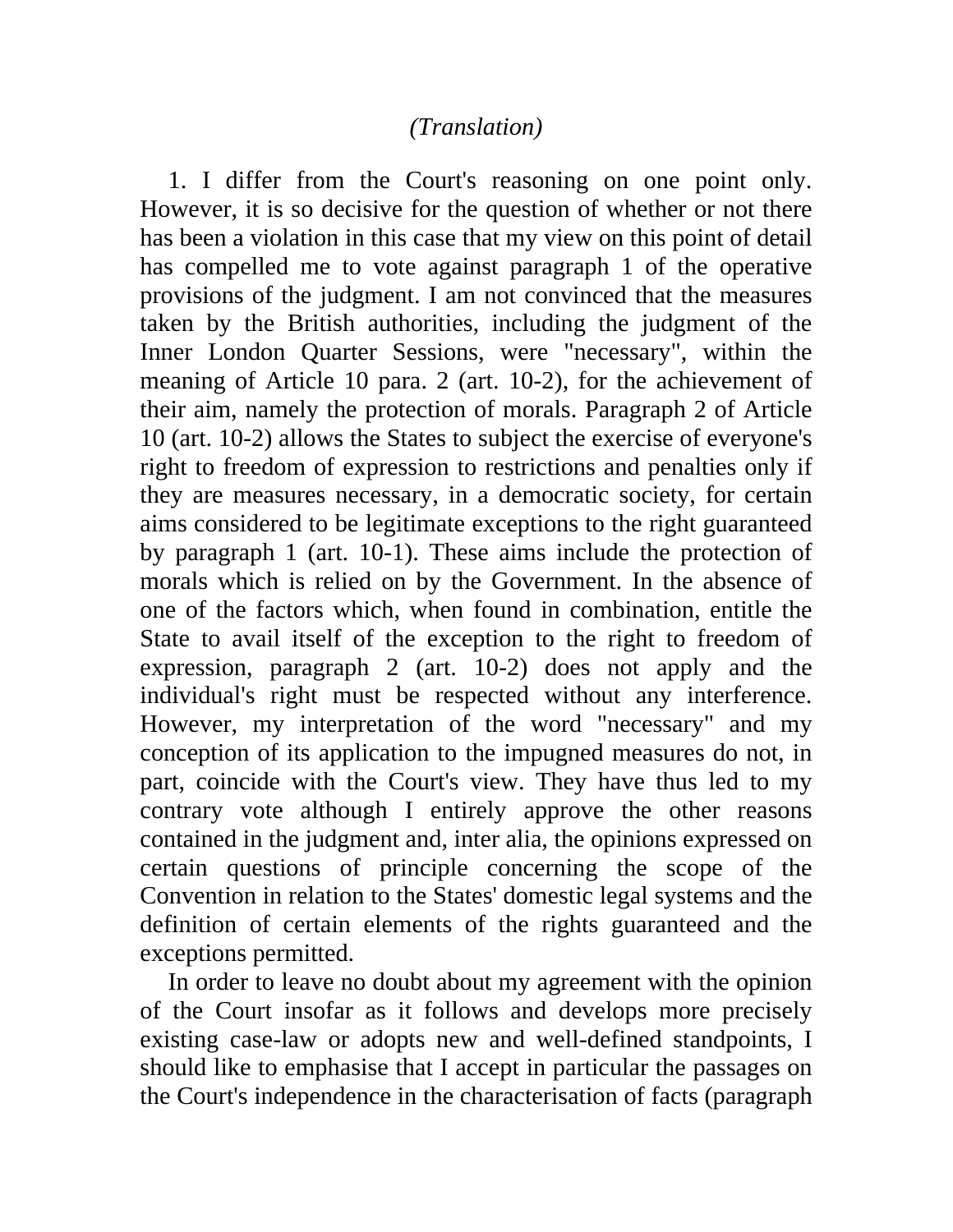41), on the respective powers of the Court and of the national authorities (problem of the "margin of appreciation" - cf., inter alia, paragraph 50) and on the examination of measures intended to protect morals in a democratic society (cf., inter alia, paragraph 48).

2. The measures inflicted on the applicant thus had a legitimate aim. They were taken pursuant to legislation that cannot be criticised under Article 10 para. 2 (art. 10-2). Nobody disputes their conformity with this legislation. They were "prescribed by law" within the meaning of the Convention.

However, the Court's supervision cannot stop there. Since the criteria in Article 10 para. 2 (art. 10-2) are autonomous concepts (cf. most recently, mutatis mutandis, the Engel and others judgment of 8 June 1976, Series A no. 22, p. 34, para. 81), the Court must investigate both whether it was "necessary", for the domestic authorities, to have recourse to the means they employed to achieve the aim and whether they overstepped the national margin of appreciation with a resultant violation of the common standard guaranteed by an autonomous concept.

What is "necessary" is not the same as what is indispensable (paragraph 48 of the judgment). Such a definition would be too narrow and would not correspond to the usage of this word in domestic law. On the other hand, it is beyond question that the measure must be appropriate for achieving the aim. However, a measure cannot be regarded as inappropriate, and hence not "necessary", just because it proves ineffectual by not achieving its aim. A measure likely to be effectual under normal conditions cannot be deprived of its legal basis after the event by failure to attain the success which it might have had in more favourable circumstances.

The greater part of the first edition of the book circulated without impediment. The measures taken by the competent authorities and confirmed by the Inner London Quarter Sessions prevented merely the distribution of under 10 per cent of the impression. The remainder, that is about 90 per cent, reached the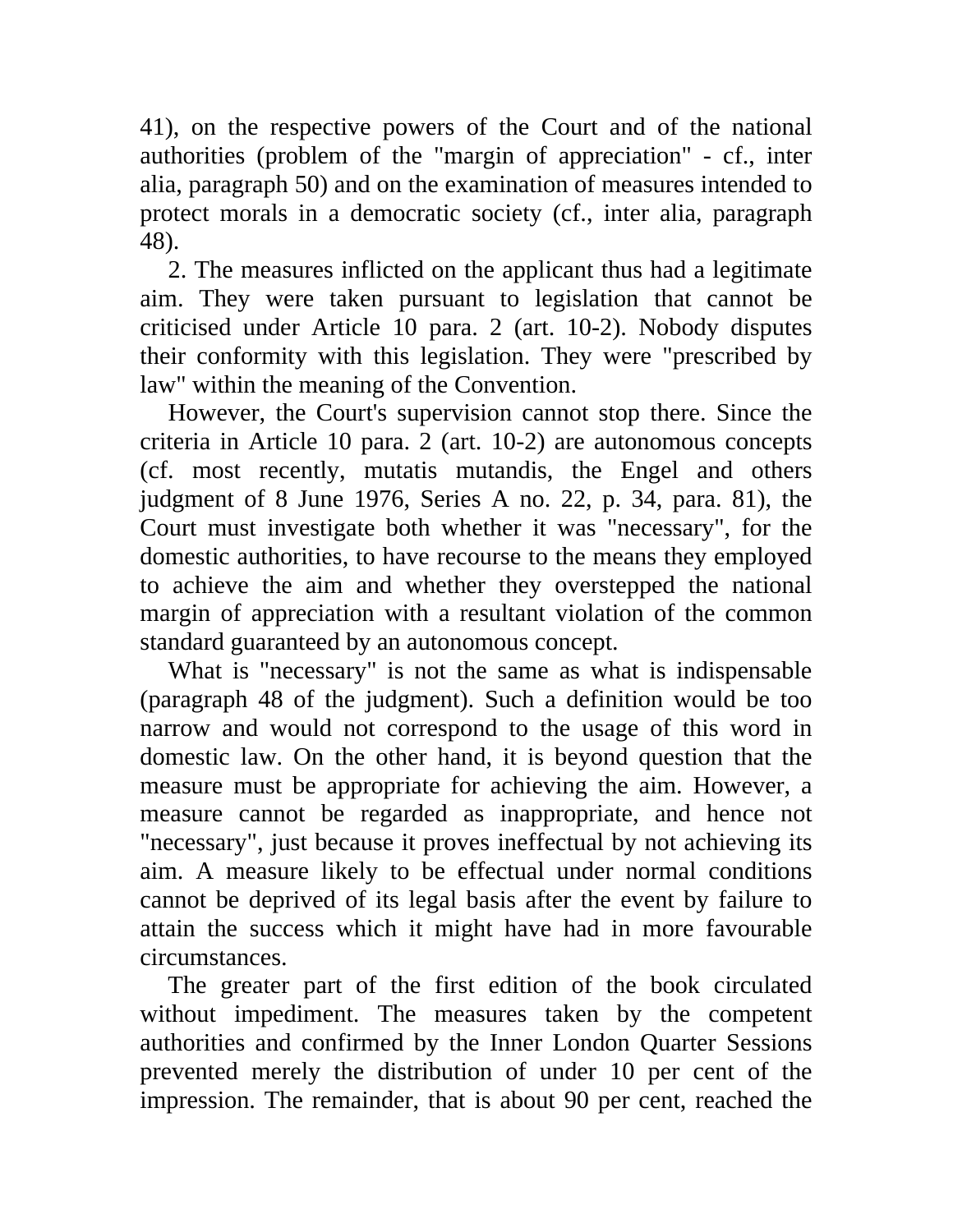public including probably, to a large extent, the adolescents meant to be protected (cf. the address of Mr. Thornberry at the hearing on 7 June 1976). The measures in respect of the applicant thus had so little success that they must be taken as ineffectual in relation to the aim pursued. In fact young people were not protected against the influence of the book that had been qualified as likely to "deprave and corrupt" them by the authorities, acting within their legitimate margin of appreciation.

The ineffectualness of the measures would in no way prevent their being considered appropriate if it had been due to circumstances beyond the influence and control of the authorities. However, that was not the case. Certainly it cannot be presumed that the measures were not taken in good faith and with the genuine intention of preventing the book's circulation. Above all, the carefully reasoned judgment of the Inner London Quarter Sessions excludes such a presumption. Nevertheless, from an objective point of view, the measures actually taken against the book's circulation could never have achieved their aim without being accompanied by other measures against the 90 per cent of the impression. Yet nothing in the case file, in particular in the addresses of those appearing before the Court, shows that action of this kind was attempted.

Under Article 10 para. 2 (art. 10-2), the authorities' action in certain respects and their lack of action in others must be viewed as a whole. The aim, legitimate under Article 10 para. 2 (art. 10-2), of restricting freedom of expression in order to protect the morals of the young against The Little Red Schoolbook, is one and indivisible. The result of the authorities' action as well as of their inaction must be attributed to the British State. It is responsible for the application of measures that were not appropriate with regard to the aim pursued because they covered only one small part of the object of the prosecution without taking the others into account.

Accordingly the measures chosen by the authorities were, by their very nature, inappropriate.

Furthermore some attendant facts must be reviewed.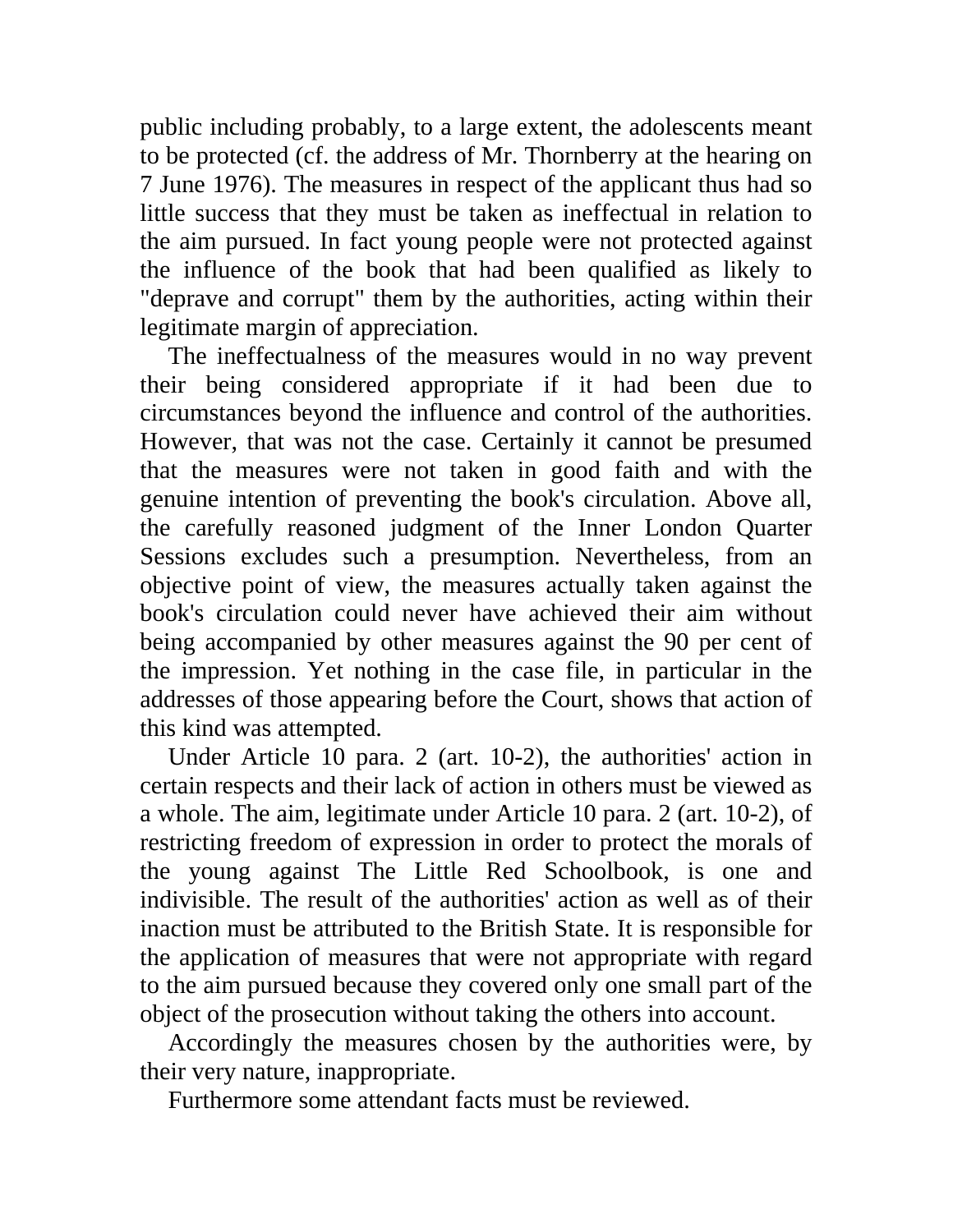I leave aside the fact, apparently not disputed between the State, the Commission and the applicant, that publications far more "obscene" than The Little Red Schoolbook were readily accessible to anyone in the United Kingdom. Assuming this to be correct, it does not prevent the authorities from having recourse to measures of prohibition against a book intended in particular for schoolchildren.

On the other hand, the diversity of the approaches adopted in different regions of the United Kingdom (paragraph 19 of the judgment) raises doubts about the necessity of the measures taken in London. Undoubtedly the Convention does not compel the Contracting States to pass uniform legislation for all the territory under their jurisdiction. Nevertheless, it does oblige them to act in such a way that the level of protection guaranteed by the Convention is maintained throughout the whole of that territory. In this case it is difficult to understand why a measure that was not thought necessary outside England and Wales was deemed to be so in London.

There remains the question whether the application of the contested measures, which were inappropriate from an objective point of view, fell within the margin left to the domestic institutions to choose between different measures having a legitimate aim and to assess their potential effectualness. In my view, the reply must be negative because of the clear lack of proportion between that part of the impression subjected to the said measures and that part whose circulation was not impeded. Admittedly the result of the action taken was the punishment of Mr. **Handyside** in accordance with the law, but this result does not by itself justify measures that were not apt to protect the young against the consequences of reading the book.

3. It must follow that the action complained of was not "necessary", within the meaning of Article 10 para. 2 (art. 10-2), with regard to the aim pursued. Such a measure is not covered by the exceptions to which freedom of expression can be subjected, even if the aim is perfectly legitimate and if the qualification of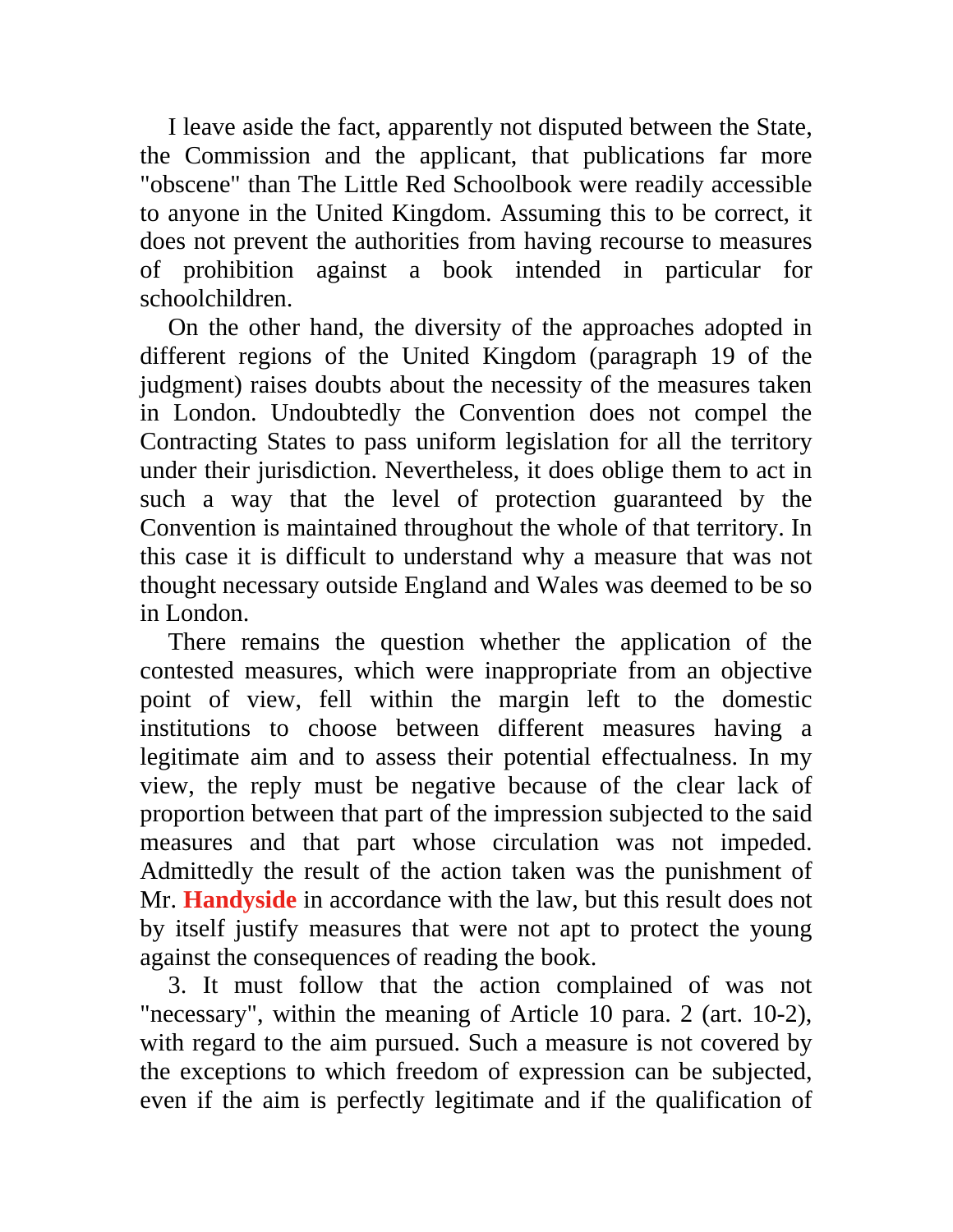what is moral in a democratic society remained within the framework of the State's margin of appreciation.

The right enshrined in Article 10 para. 1 (art. 10-1) is so valuable for every democratic society that the criterion of necessity, which, when combined with other criteria, justifies an exception to the principle, must be examined from every aspect suggested by the circumstances.

It is only for this reason that I have regretfully voted against paragraph 1 of the operative provisions. As for paragraph 2, concerning Article 1 of Protocol No. 1 (P1-1) and two other Articles, I have rejoined the majority as I was bound by the prior decision on Article 10 (art. 10) and, on this basis, was quite able to accept the Court's reasons.

# SEPARATE OPINION OF JUDGE ZEKIA

The Court, in arriving at the conclusion that Article 1 of Protocol No. 1 (P1-1) has not been contravened by the forfeiture and destruction of the matrix and copies of the "Little Red Schoolbook", in paragraph 63 stated the following:

"63. The forfeiture and destruction of the Schoolbook, on the other hand, permanently deprived the applicant of the ownership of certain possessions. However, these measures were authorised by the second paragraph of Article 1 of Protocol No. 1 (P1-1), interpreted in the light of the principle of law, common to the Contracting States, where under items whose use has been lawfully adjudged illicit and dangerous to the general interest are forfeited with a view to destruction."

In considering the legality of the seizure of the matrix and of hundreds of copies of the Schoolbook, which took place on 31 March and 1 April 1971, I concede that the second paragraph of Article 1 of Protocol No. 1 (P1-1) is relevant. The said paragraph (P1-1) speaks of the right of a State if necessary for the general interest to control the use of the property. It deals with the right of a State, provided the conditions stated therein have been complied with, to interfere with the possessory rights of the owner who is at liberty to make use of his property in any way he likes as long as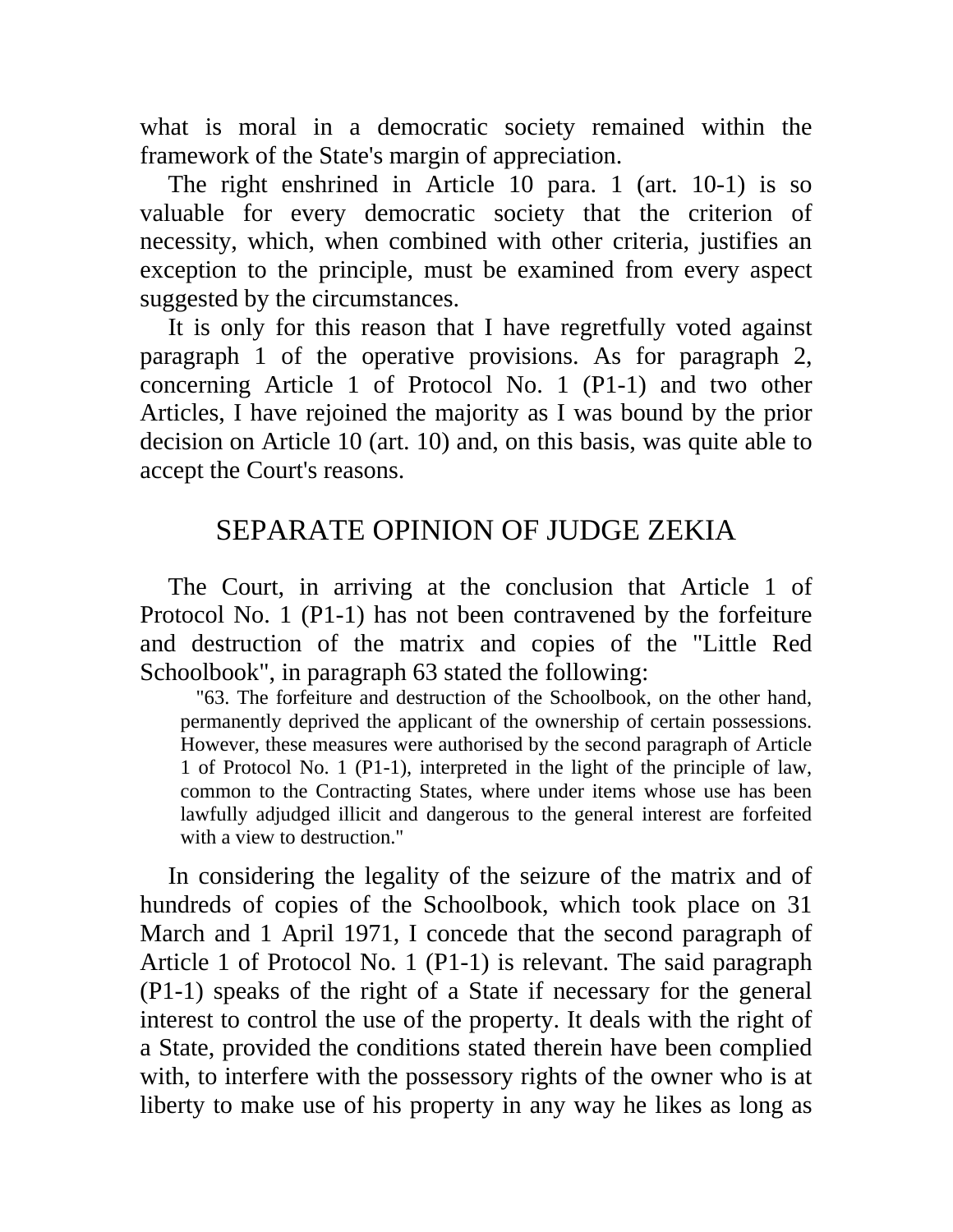such usage does not go against the law.

The seizure under review was made in pursuance of a warrant issued by a judge under section 3 of the "Obscene Publications Acts 1959/1964". The object of a seizure might very well be to prevent the commission or the furtherance of an offence connected with the protection of morals; it might also be to secure an article for its being produced before the court as an exhibit or even as "corpus delicti". Such an article may constitute the subject-matter of the prosecution and therefore there is nothing wrong in its seizure by an authorised person.

The English court on 1 July 1971, applying the relevant provision of the aforesaid Acts after the completion of the trial, ordered the forfeiture of the matrix and books already seized. The order was confirmed by the appeal court on 29 October 1971 and the books and articles already forfeited were destroyed.

In ascertaining the legality of the order of forfeiture and the destruction of the items involved, in my view, the first paragraph of Article 1 of Protocol No. 1 (P1-1) fits in more precisely than any other paragraph of the Protocol. The first paragraph relates to deprivation of possession. Surely the forfeiture and destruction of an article owned by somebody else amount to deprivation of possession of such owner. Coming to the other requirements prescribed for the legality of such deprivation; the enabling Acts empowering forfeiture and destruction are admittedly not incompatible with relevant provisions of the Convention. Protection of morals is undoubtedly of public interest and the conditions set out in the aforesaid Acts for ordering forfeiture and destruction have been observed.

I consider it more appropriate therefore to base the legality of the order of forfeiture and destruction complained of on the first paragraph of Article 1 of Protocol No. 1 (P1-1). I am content in rendering my interpretation to confine myself to the wording of the text of the first paragraph and to attach the ordinary meaning to the words used therein.